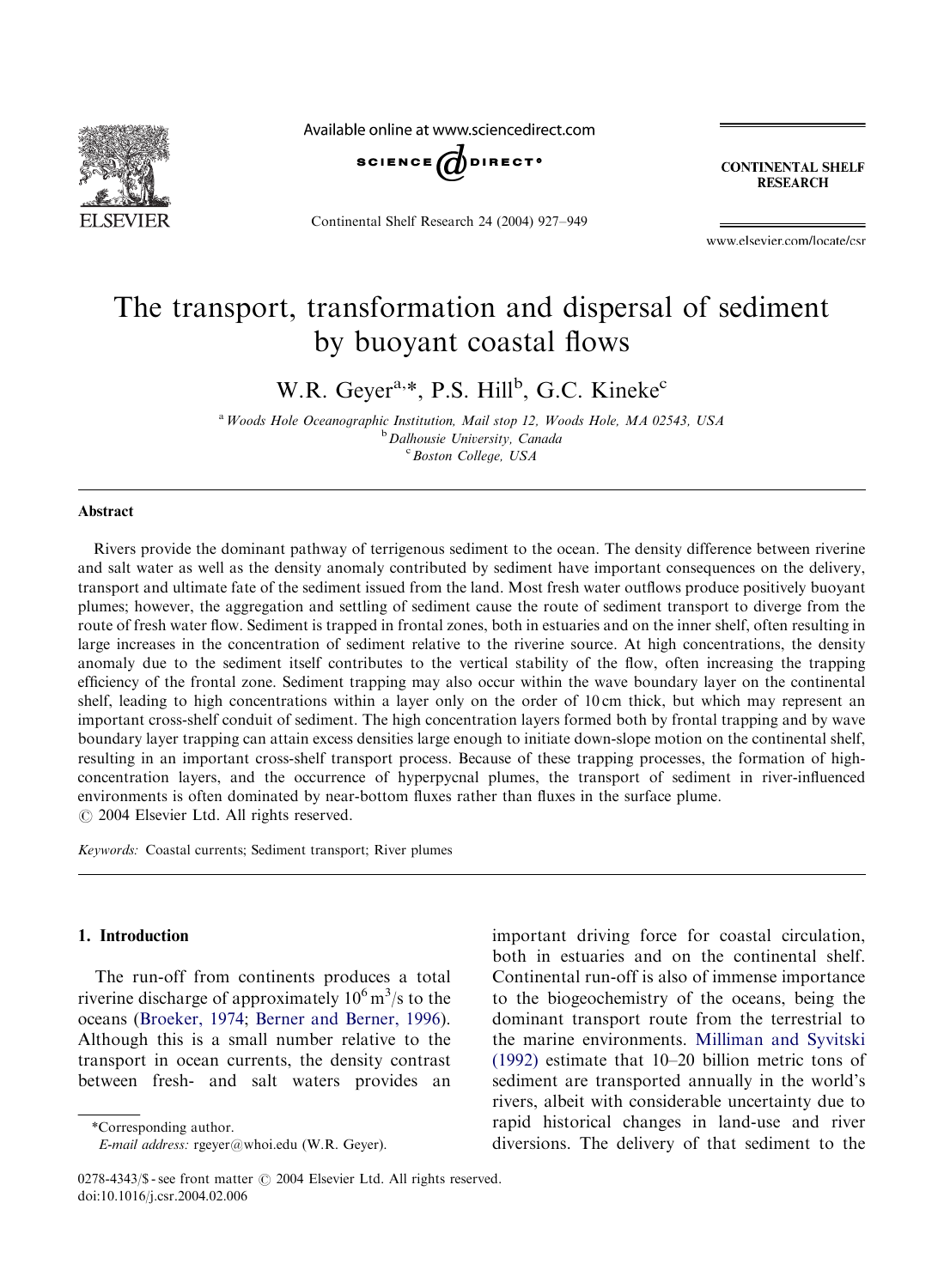| <b>Nomenclature</b> |                                         | $L_p$                      | width of plume                             |
|---------------------|-----------------------------------------|----------------------------|--------------------------------------------|
|                     |                                         | $L_{\scriptscriptstyle S}$ | distance sediment is advected by plume     |
| a                   | coefficient in rating curve             | $Q_f$                      | fresh water discharge                      |
| b                   | exponent in rating curve                | $Q_R$                      | river discharge                            |
| f                   | Coriolis frequency                      | $Q_s$                      | sediment flux                              |
| $\mathfrak{g}$      | acceleration of gravity                 | $\boldsymbol{T}$           | transport number                           |
| g'                  | reduced gravity $(g(\Delta \rho/\rho))$ | $U_0$                      | horizontal velocity                        |
| $h_0$               | water depth                             | $U_p$                      | velocity in the plume                      |
| $h_T$               | thickness of turbidity current          | $U_R$                      | river outflow velocity                     |
| $h_p$               | thickness of plume                      | $U_T$                      | velocity of turbidity current              |
| $W_{S}$             | settling velocity                       | $\alpha$                   | bottom slope                               |
| $C_d$               | drag coefficient                        | $\Delta \rho$              | density difference between fresh- and salt |
| $F_0$               | froude number                           |                            | water                                      |
| $L_f$               | width of frontal zone                   | $\bar{\rho}$               | mean density                               |
| $L_I$               | inertial radius                         |                            |                                            |

marine environment and the ultimate fate of this sedimentary material are controlled by a sequence of fluvial, estuarine and marine processes, all of which are affected by the fresh water flow.

This review focuses on the processes influencing the transport and fate of sediment within the estuarine and marine environment, particularly those processes associated with the density difference between the sediment-laden water and the ambient seawater, i.e., the effects of buoyancy of the outflow. The review first addresses the delivery of fresh water and sediment from riverine systems to the oceans, with particular attention to the variability of input between different types of systems and the variability of sediment load with discharge. It provides a brief background on particle-aggregation processes, because of their importance in controlling the settling rate of particles in the estuarine and marine environments. Then it considers the processes influencing sediment transport as it is transported in turn to estuarine, coastal and marine environments, focusing mainly on those processes influenced by the density differences between the sediment-laden outflow and the ambient waters. As sediment is transported away from the fluvial environment, it ultimately loses its association with the fresh water that delivered it to the sea. Nevertheless, buoyancy continues to play an important role in the transport and fate of the sediment, both due to

the ambient stratification of the coastal environment and the density anomaly associated with the sediment. This review considers these buoyancy effects, such as the stratification by suspended sediments and hyperpycnal flows of remobilized sediment on the continental margin. The review concludes with a discussion of directions for future research.

## 2. The delivery of sediment from the continents

[Milliman and Syvitski \(1992\)](#page-20-0) estimate that approximately 20 billion metric tons of sediment per year would be delivered to the oceans, if not for the interception by dams. This is a difficult number to estimate, due to the tremendous variability of sediment load between different systems. Their analysis indicates that the size and relief of the watershed are the two most important variables in determining sediment flux, and the fresh water run-off is relatively less important. Farming and deforestation have increased sediment yields in the last 2000–2500 years, perhaps increasing the total sediment yield by a factor of 2 [\(Saunders and Young, 1983](#page-21-0); [Berner and Berner,](#page-18-0) [1996\)](#page-18-0). Dams mitigate this increased sediment load; thus, the amount of sediment making it to the coast may be comparable to the precivilization rate ([Meade and Parker, 1985](#page-20-0)), estimated by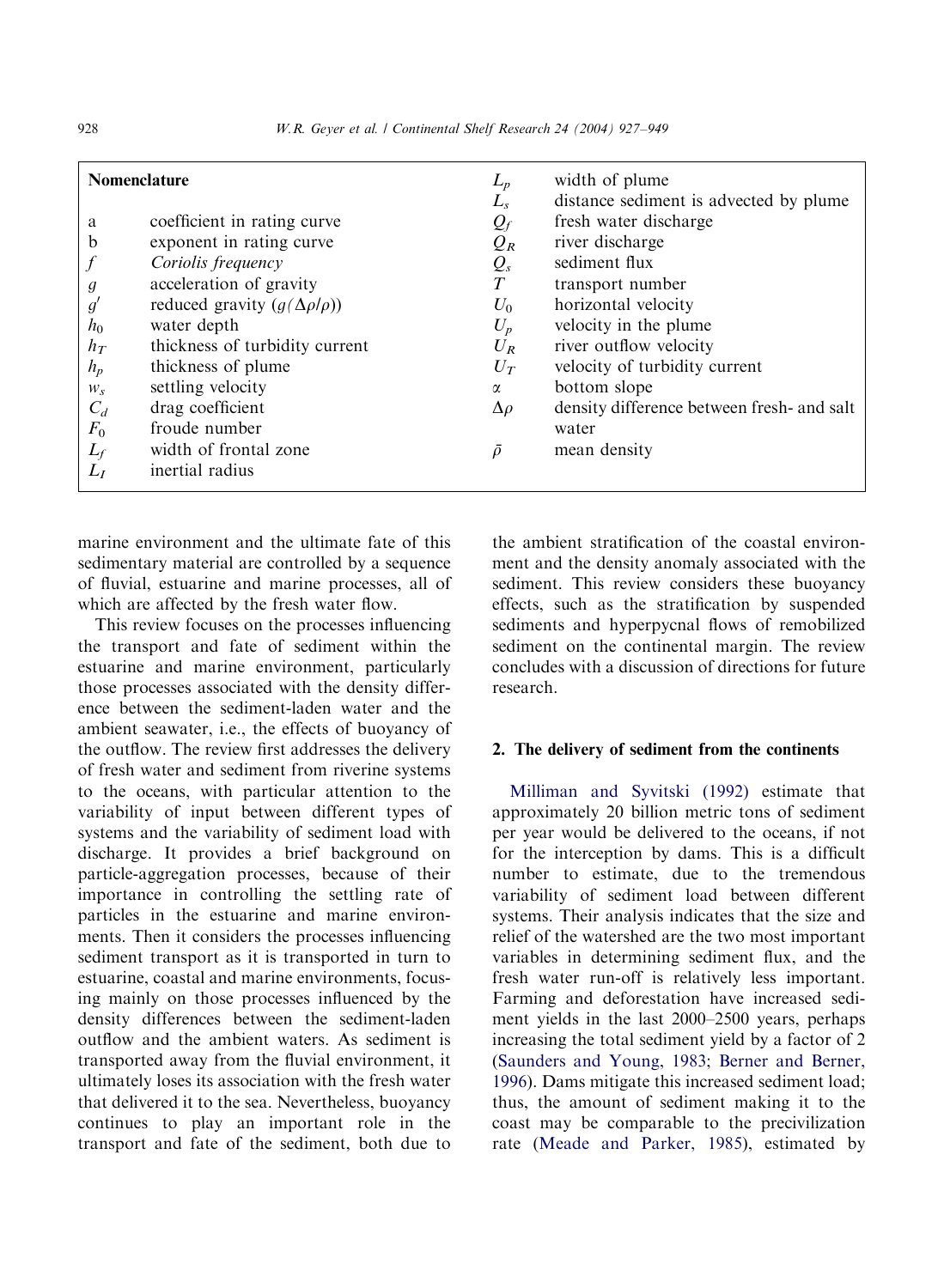Milliman and Syvitski to be about 10 billion tons per year.

Milliman and Syvitski (1992) also note that smaller rivers provide a sediment flux disproportionate to their size, due to steep gradients associated with the smaller watersheds of tectonically active margins relative to the relatively gentle relief of the large watersheds on passive margins. Moreover, the trapping of sediment in the flood plains of large river systems results in subaerial deposition of a significant fraction, from 30% to more than 90% of the sediment flux [\(Goodbred](#page-19-0) [and Kuehl, 1999;](#page-19-0) [Meade and Parker, 1985](#page-20-0)). The sediment delivery of small, steep rivers tends to be highly episodic, due both to the variability of runoff and the susceptibility of such watersheds to hillslope failures ([Wohl, 2000, p. 29\)](#page-21-0).

[Wolman and Miller \(1960\)](#page-21-0) found that the longterm average sediment flux in rivers is determined typically by the annual maximum event, e.g., the spring freshet in a temperate watershed. [Nash](#page-20-0) [\(1994\)](#page-20-0) revises the Wolman and Miller result with extensive data on a variety of watershed sizes, indicating that there is a tremendous variability in the recurrence interval of the ''effective'' discharge, from 1 week to several decades. The sediment discharge tends to follow a power law

$$
Q_s = aQ_R^b,\tag{1}
$$

where  $Q_s$  is the sediment flux,  $Q_R$  is the river discharge and the exponent  $b$  has a value typically between 1.5 and 2.5 [\(Nash, 1994\)](#page-20-0). This indicates that the sediment concentration increases approximately linearly with flow, producing much higher sediment fluxes during high flow periods. Depending on the configuration of the stream, the actual flux may deviate from a simple power law, for example, due to enhanced bank erosion at a certain flood stage. The power-law behavior is much more important for small streams, which exhibit a much wider range of flow magnitude, than large river systems with less variability in  $Q_R$ . For example, the Amazon's discharge only varies by a factor of 3 between its annual minimum and maximum discharge, and the sediment load, which varies by a factor of 6, is distributed commensurately through the year. In contrast, the Eel River in northern California varies by several orders of magnitude in discharge, and most of its annual sediment load is delivered in several large winter storms.

The size distribution of riverine sediment load varies as a function of the source rock characteristics ([Ritter, 1978](#page-21-0)) as well as the gradient. Significant delivery of sand and coarse silt to the river mouth requires a steep gradient, usually associated with smaller rivers on active margins. Larger rivers tend to be dominated by fine sediments [\(Ritter, 1978\)](#page-21-0).

## 3. Aggregation, flocculation and particle dynamics

Patterns and mechanisms of suspended sediment delivery to the ocean by plumes depend fundamentally on grain size [\(Syvitski et al., 1988;](#page-21-0) [Orton](#page-21-0) [and Reading, 1993](#page-21-0)). Grain size influences the interaction between sediment-laden river waters and ambient basin waters, and it affects the frequency, magnitude and type of sedimentation processes ([Orton and Reading, 1993](#page-21-0); [Wright and](#page-22-0) [Nittrouer, 1995\)](#page-22-0). Grain size exerts influence through its effect on settling velocity and erodibility, which determine, respectively, the rate of sediment loss from plumes and post-depositional mobility (e.g., [Syvitski et al., 1988](#page-21-0); [Wiberg and](#page-21-0) [Smith, 1987](#page-21-0)).

Grain size in discharge plumes depends critically on delivery from the river system. It varies widely and responds to many factors, including climate, catchment geology, basin area and relief, and the size selectivity of the dominant erosion, delivery and deposition mechanisms operating within a catchment [\(Walling and Moorehead, 1989](#page-21-0); [Stone](#page-21-0) [and Walling, 1997;](#page-21-0) [de Boer and Stone, 1999](#page-19-0)). Grain size also can vary temporally with river discharge, although in a way that at present eludes prediction. In some river systems an increase in discharge introduces coarser sediment into suspension because of increased bottom shear stress. In others, however, suspended sediment gets finer as discharge increases, likely due to enhanced delivery from hillslopes or side channels. In still others, discharge and sediment size apparently are uncorrelated ([Walling and Moorehead, 1989](#page-21-0); [Walling et al., 2000](#page-21-0)).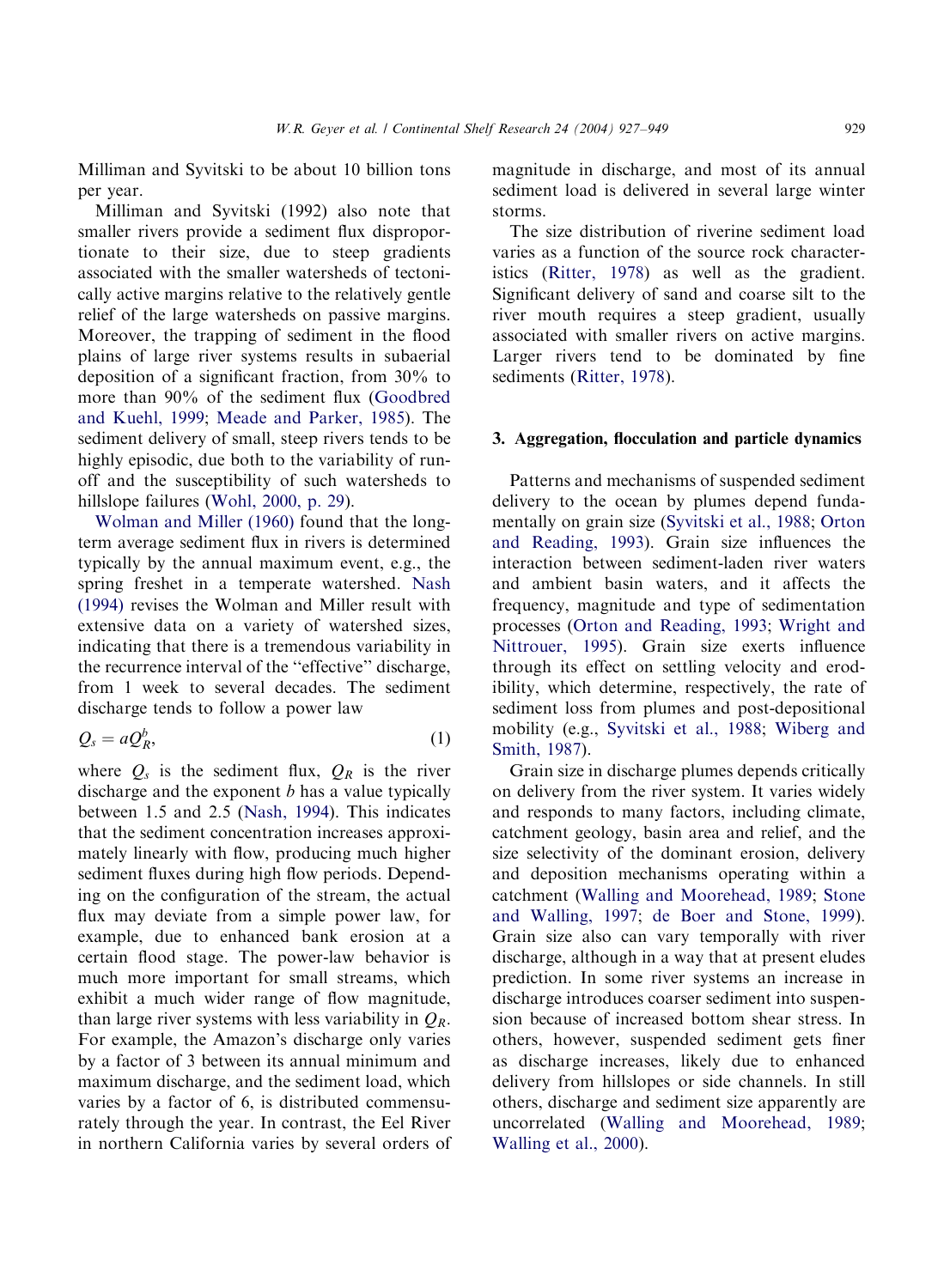Over the past decade it has become increasingly evident that the component, dispersed grain size distribution found in rivers differs from the in situ grain size ([Walling and Moorehead, 1989;](#page-21-0) [Droppo](#page-19-0) [and Ongley, 1994;](#page-19-0) [Slattery and Burt, 1997](#page-21-0); [Phillips](#page-21-0) [and Walling, 1999\)](#page-21-0). Small inorganic sediment particles are bound together with bacteria, other organisms, and organic detritus into porous agglomerations referred to either as aggregates or flocs ([Ongley et al., 1981;](#page-20-0) [Droppo and Ongley,](#page-19-0) [1994;](#page-19-0) [Droppo, 2001\)](#page-19-0). These agglomerations of particles sink many times faster than their component grains, and deliver a poorly sorted mixture of grain sizes both to riverbeds and floodplains and to discharge plumes that meet the sea [\(Walling and Moorehead, 1989](#page-21-0); [Warren](#page-21-0) [and Zimmermann, 1994;](#page-21-0) [Nichols and Walling,](#page-20-0) [1996\)](#page-20-0).

Flocculation has for decades been recognized as a key process in the rapid removal of fine sediment from turbid suspensions in coastal waters [\(Whitehouse et al., 1960;](#page-21-0) [Krone, 1962;](#page-20-0) [Postma,](#page-21-0) [1967\)](#page-21-0). More recently, direct in situ observations of floc size and settling velocity have shown that a substantial fraction of fine sediment in turbid discharge plumes is packaged in large flocs that are hundreds to thousands of micrometers in diameter (Fig. 1) and that sink at speeds in the range of 1 mm/s ([Syvitski et al, 1985](#page-21-0); [Eisma, 1986](#page-19-0); [Gibbs](#page-19-0)

[and Konwar, 1986;](#page-19-0) [Eisma et al., 1991;](#page-19-0) [Kranck and](#page-20-0) [Milligan, 1992;](#page-20-0) [ten Brinke, 1994;](#page-21-0) [Wolanski and](#page-21-0) [Gibbs, 1994;](#page-21-0) [Syvitski et al., 1995;](#page-21-0) [Dyer et al., 1996](#page-19-0); [Berhane et al., 1997](#page-18-0); [Hill et al., 1998](#page-19-0); [Dyer and](#page-19-0) [Manning, 1999](#page-19-0); [Sternberg et al., 1999](#page-21-0); Hill et al., [2000\)](#page-19-0). Substantial effort has been devoted to understanding the mechanisms and rates of flocculation and deflocculation as well as the way that flocculation and deflocculation interact to produce observed in situ size distributions [\(McCave, 1984;](#page-20-0) [Eisma, 1986](#page-19-0); [van Leussen, 1988](#page-21-0); [Eisma et al., 1991](#page-19-0); [Kranck et al., 1992;](#page-20-0) [Hill and](#page-19-0) [Nowell, 1995](#page-19-0); [Syvitski et al., 1995](#page-21-0)). Despite this effort, understanding has not evolved enough to produce accurate, predictive, process-based models of the kinetics of flocculation and deflocculation.

Two key gaps in understanding that impede the development of models of flocculation and deflocculation merit special attention. They are how particles stick to one another within flocs and how physical forces destroy flocs. In both of these subject areas, long-standing, widely accepted hypotheses have been challenged fundamentally by direct, in situ observations of floc size and the variables thought to control it.

The first hypothesis to be challenged by in situ observations is that salinity controls particle stickiness. Numerous laboratory experiments have



Fig. 1. Disaggregated inorganic size distribution (DIGS) and in situ floc size distribution in the Eel River discharge plume. On the left is a silhouette floc camera image of particles greater than 125  $\mu$ m in the plume (see [Hill et al., 2000](#page-19-0) for description of methods). The width of the image is 7.5 cm. Dark objects are flocs. On the right is plotted the in situ size distribution of particles in the image, with object areas converted to equivalent circular diameters. Also plotted is the DIGS distribution as measured with a Coulter Multisizer IIe for a water sample collected at the same time and depth as the photograph. The component grain size distribution (DIGS) is poorly sorted and finer than the in situ floc size distribution (Figure courtesy of T.G. Milligan, Bedford Institute of Oceanography).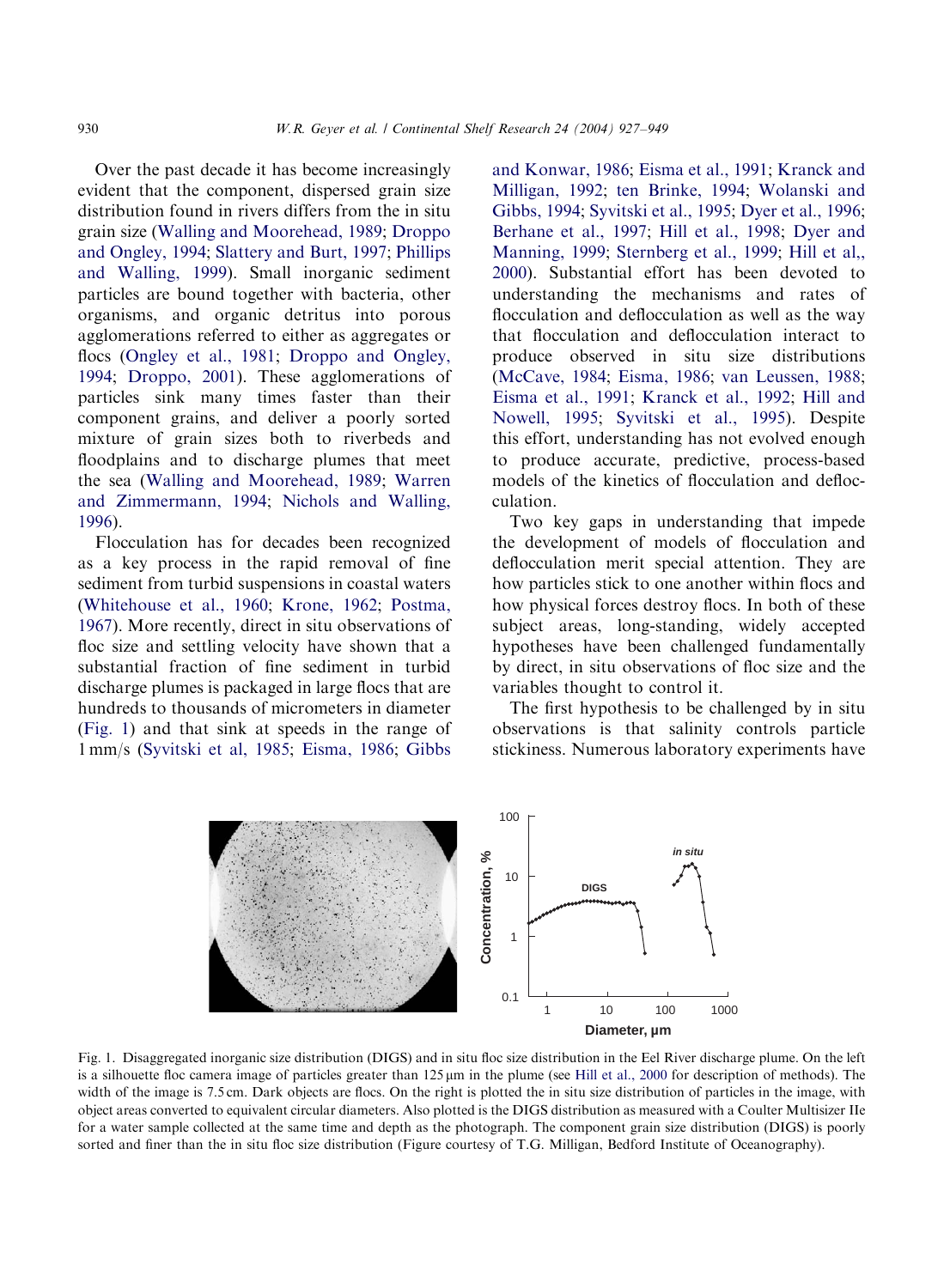shown that sediment suspended in salt water sinks to the bottom of a beaker much more rapidly than chemically dispersed sediment in fresh water (e.g., [Whitehouse et al., 1960;](#page-21-0) [Krone, 1962;](#page-20-0) [Kranck,](#page-20-0) [1980\)](#page-20-0). Based on these observations and backed by the intuitively appealing and rigorous theory of electrical double layers (cf. [Bockris and Reddy,](#page-18-0) [1970\)](#page-18-0), the concept of ''salt flocculation'' in natural waters evolved. According to this hypothesis, sediment particles in fresh water are dispersed. Upon entering salt water, particles in close proximity cohere due to redistribution of the ion clouds that accumulate around the surfaces of particles in natural waters. Newly formed flocs attain a maximal size set either by deflocculation or by sedimentation (cf. [Kranck, 1973](#page-20-0)). This model has been challenged fundamentally by observations that show no dependence of in situ floc size on salinity ([Eisma, 1986;](#page-19-0) [Eisma et al.,](#page-19-0) [1991;](#page-19-0) [Kranck et al., 1992](#page-20-0)), and by the numerous observations discussed previously that suggest flocculation alters the packaging of fine sediment in fresh water substantially. These observations have shifted focus to organic matter as the mediator of particle stickiness. The concentration and the composition of organic matter, which change continuously ([Eisma et al, 1991;](#page-19-0) [Droppo,](#page-19-0) [2001\)](#page-19-0), and the configuration of organic matter at particle surfaces, which changes in response to salinity and composition ([Eisma et al., 1991](#page-19-0); [O'Melia and Tiller, 1993](#page-20-0)) all alter particle stickiness. As a result, predictive knowledge of stickiness remains elusive.

The second hypothesis to be challenged by in situ observations of flocs is that maximal floc size depends on small-scale, turbulence-induced shear [\(Hunt, 1986](#page-20-0)). No prediction based on this hypothesis has been successful in explaining maximal size of natural flocs under turbulence levels typically found in coastal waters [\(Alldredge](#page-18-0) [et al, 1990;](#page-18-0) [Hill et al., 2000, 2001](#page-19-0)). Rather than decreasing systematically as turbulent shear increases, floc size shows little or no dependence on turbulence at low-to-moderate energy, and it decreases abruptly at some threshold level ([Hill](#page-19-0) [et al., 2001\)](#page-19-0). This behavior may indicate that floc size is not controlled by turbulence at low-tomoderate energy ([Eisma, 1986;](#page-19-0) [Eisma et al., 1991](#page-19-0);

[Hill et al, 2001\)](#page-19-0). As an alternative, forces arising on sinking particles may limit floc size [\(Adler,](#page-18-0) [1979;](#page-18-0) [Adler and Mills, 1979;](#page-18-0) [Hill et al., 2001\)](#page-19-0). This lack of understanding of deflocculation mechanisms and rates further limits our ability to predict floc size and settling velocity in discharge plumes.

Without a strong predictive framework, in situ observations of floc size and settling velocity remain the most effective means for gaining knowledge of particle packaging and flux in plumes. Such observations display remarkable similarities among environments [\(Eisma et al.,](#page-19-0) [1991;](#page-19-0) [Kranck et al., 1992](#page-20-0); [Hill, 1998](#page-19-0)). Floc sizes typically are unimodal and well sorted and fall in the range of hundreds to thousands of micrometers. Floc densities decrease as diameter increased to a power that is usually around  $-0.5$ to 1.0 ([Kranck et al., 1992;](#page-20-0) [Hill et al., 1998](#page-19-0); [Sternberg et al., 1999\)](#page-21-0). Direct in situ observations of floc settling velocities yield mean values of order 1 mm/s (cf. [Hill, 1998\)](#page-19-0). When turbulence is vigorous, floc sizes are reduced markedly [\(Eisma,](#page-19-0) [1986;](#page-19-0) [Milligan and Hill, 1998](#page-20-0); [Hill et al., 2001](#page-19-0)).

More in situ observations are required to resolve some outstanding issues. For example, the effect of sediment concentration on floc size and settling velocity remains unclear. Some studies indicate no correlation between floc size and concentration [\(Hill et al., 2000](#page-19-0)), others show positive correlation [\(Kranck and Milligan, 1992\)](#page-20-0), and still others display negative correlation ([Dyer and Manning,](#page-19-0) [1999\)](#page-19-0). The idea that floc settling velocity increases with increasing concentration is firmly entrenched in the literature and is based on data from settling tubes in which the clearance rate is used to infer settling velocity (e.g., [Dyer et al., 1996,](#page-19-0) [van](#page-21-0) [Leussen, 1999](#page-21-0)). Direct observations of floc settling velocity, however, have failed to support such a relationship ([ten Brinke, 1994;](#page-21-0) [Dyer et al., 1996](#page-19-0); [Hill et al., 1998\)](#page-19-0), suggesting that in settling tubes, particle repackaging, and not floc settling velocity, may be responsible for the observed dependence of clearance rate on concentration ([Milligan, 1995](#page-20-0); [Milligan and Hill, 1998;](#page-20-0) [Hill et al., 1998](#page-19-0)). Floc fraction, which is the fraction of suspended mass contained within flocs, has only been estimated in a few studies [\(Syvitski et al., 1995;](#page-21-0) [Dyer and](#page-19-0) [Manning, 1999\)](#page-19-0), so it is not clear how this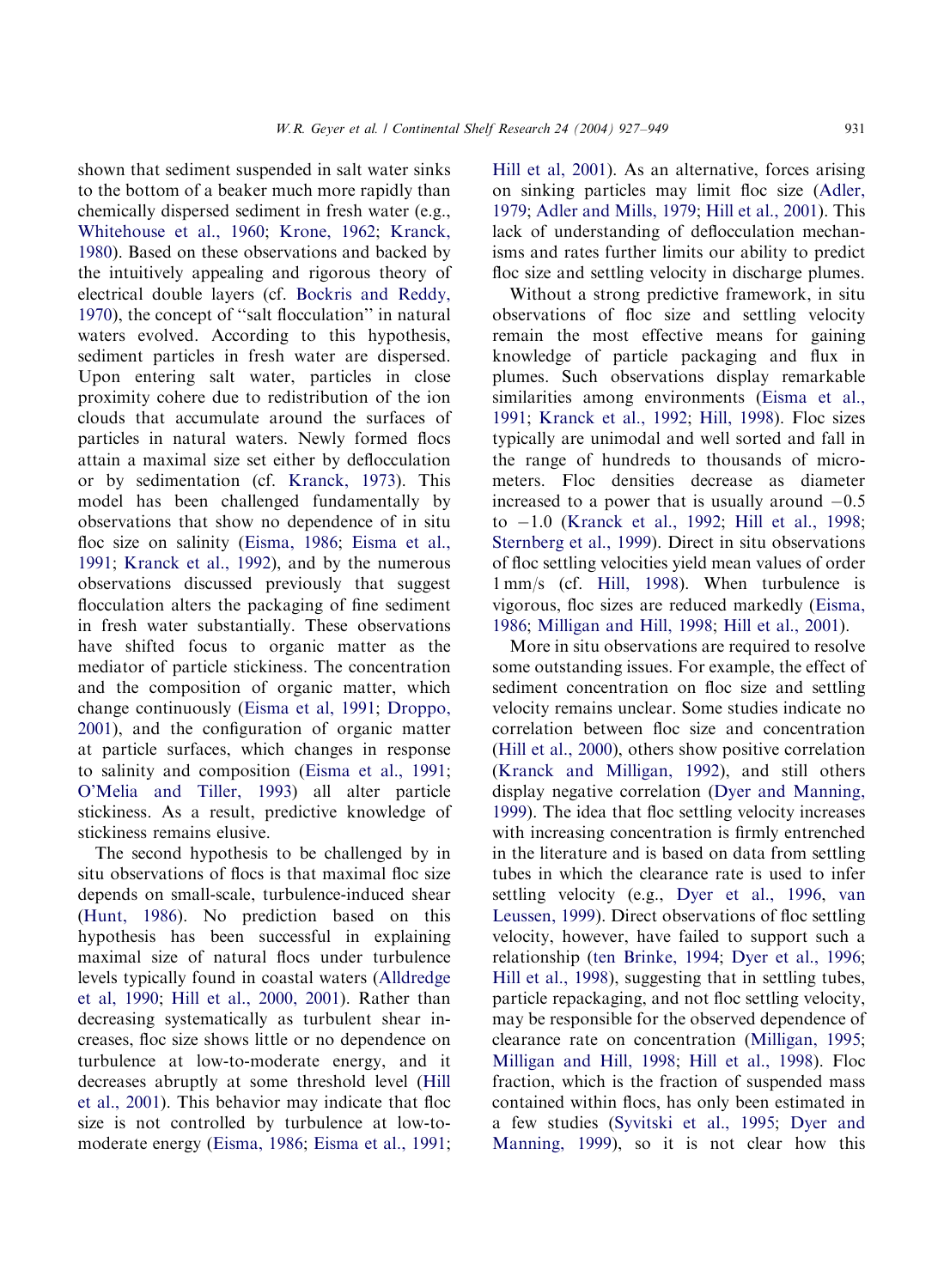important variable responds to factors such as turbulence and sediment concentration. [Hill et al.](#page-19-0) [\(2001\)](#page-19-0) propose that floc size and settling velocity decrease abruptly at a turbulence threshold. This hypothesis requires more data to assess its validity and determine controls on the threshold level of turbulence. Finally, in situ devices that extend the range of observations across the full range of particle diameter from micrometers to millimetres are necessary ([Eisma et al., 1991;](#page-19-0) [Jackson et al.,](#page-20-0) [1997\)](#page-20-0).

In summary, the conventional view of sedimentation from plumes is one of dispersed sediment entering the ocean, undergoing flocculation, attaining a maximal size set by turbulence and then sinking. This view is not supported by observations. Sediment is already packaged in flocs in fresh water. Rather than forcing incremental changes in floc size, turbulence apparently produces abrupt, large changes in floc size at relatively high-energy levels. Kinetics of flocculation and deflocculation remain poorly constrained, but because suspensions typically are packaged primarily in large flocs that sink at around 1 mm/s, lack of understanding of flocculation kinetics may not impede our understanding of plume processes [\(Hill and McCave, 2001\)](#page-19-0).

### 4. Estuaries: traps or conduits?

When rivers meet the ocean, the density difference between fresh- and salt water presents an impediment to the seaward transport of both the fresh water and its load of sediment. The Weser estuary ([Fig. 2](#page-6-0)) has moderate fresh water outflow  $(\sim 500 \,\mathrm{m}^3/\mathrm{s})$ , and its salinity intrusion extends inland approximately 20 km from its mouth ([Grabemann et al., 1997\)](#page-19-0). Sediment is trapped at the landward limit of the salinity intrusion, producing an estuarine turbidity maximum (ETM). In larger river systems such as the Amazon (200,000  $\text{m}^3\text{/s}$ ) the momentum of the fresh water outflow is strong enough to overcome the opposing force of the seawater, and the fresh water and sediment will escape directly into the coastal ocean [\(Fig. 2](#page-6-0)). The Amazon has large enough flow year round to prevent the intrusion of salt water into the river mouth ([Gibbs, 1970](#page-19-0), [Geyer and Kineke, 1995](#page-19-0)), allowing unimpeded transport of sediment to the continental shelf. Other estuarine systems, such as the Mississippi, alternate between these two modes of trapping depending on seasonal variations in river flow, trapping sediment within the estuary during low flow conditions and expelling it onto the continental shelf during freshet conditions [\(Wright,](#page-21-0) [1971\)](#page-21-0).

The balance between fresh water outflow and the density-driven inflow of salt water is expressed by the densimetric Froude number

$$
F_0 = \frac{U_R}{\left( (\Delta \rho / \bar{\rho}) g h_0 \right)^{1/2}},\tag{2}
$$

where  $U_R$  is the river outflow velocity,  $\Delta \rho$  is the density difference between fresh- and salt water,  $\bar{\rho}$ is the mean density,  $g$  is the acceleration of gravity and  $h_0$  is the water depth. [Armi and Farmer \(1986\)](#page-18-0) showed that a steady flow with  $F_0 \ge 1$  will arrest the salt front, thus preventing the intrusion of salt water into the river. Tides complicate the frontal conditions. For strong river outflows such as the Mississippi or the Amazon, frontal conditions still occur in the presence of tides ([Wright, 1971](#page-21-0); [Geyer](#page-19-0) [and Kineke, 1995\)](#page-19-0), but the critical condition for the front is determined by an effective velocity that involves the combined effects of the river flow and the ebbing current. The stationary frontal condition described by Armi and Farmer is maintained during the ebb, but the front advances landward during the flood. In the Fraser River estuary, with a tidal range of 4 m, the salinity front travels as much as 18 km into the estuary during the flooding tide [\(Geyer and Farmer, 1989\)](#page-19-0).

Sediment is trapped in estuaries due to several phenomena, but the most pervasive and generally important mechanism is the bottom convergence at the landward limit of the salt intrusion. Landward flow due to the estuarine circulation meets seaward flow due to the river outflow, trapping near-bottom sediment in the estuarine turbidity maximum zone ([Postma, 1967](#page-21-0); [Schubel, 1972](#page-21-0)). The efficiency of the trapping depends on the position of the convergence zone, the strength of convergence and the settling velocity of the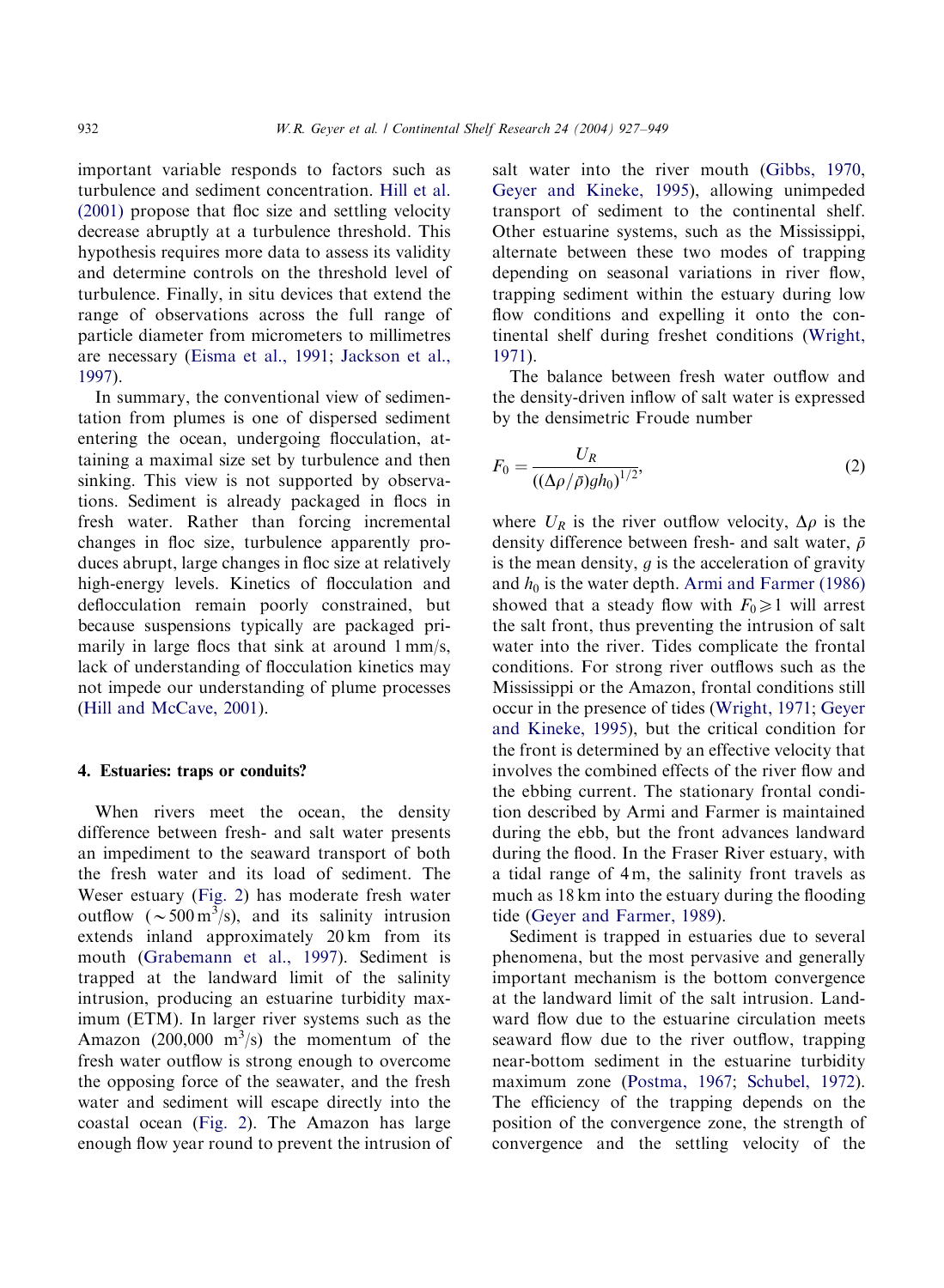<span id="page-6-0"></span>

Fig. 2. Cross-sections of suspended sediment concentration in g/l (solid lines) and salinity (dashed lines) in the Weser estuary (from [Grabemann et al., 1997](#page-19-0)) and the Amazon River mouth (from [Geyer and Kineke, 1995\)](#page-19-0). The key difference between these two environments is that the strong fresh water outflow of the Amazon has ''pushed'' the ETM onto the inner shelf.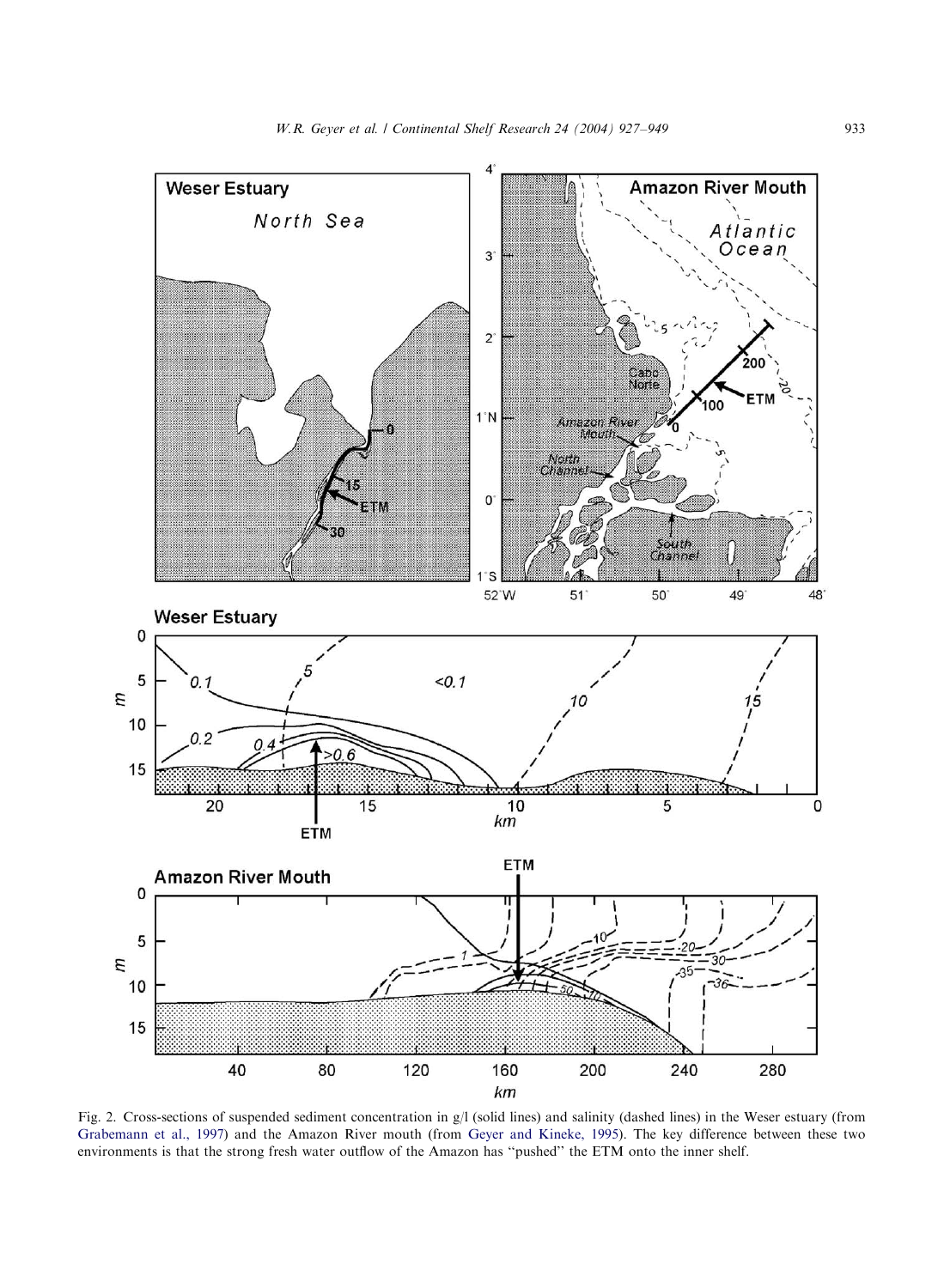sediment [\(Festa and Hansen, 1978;](#page-19-0) [Allen et al.](#page-18-0) [1980\)](#page-18-0). The further the salt intrusion into the estuary, the more likely sediment is to be trapped. The trapping efficiency also depends on the relationship between settling velocity and convergence rate within the salt intrusion. For typical scales in estuaries, sediment with settling velocities around 1 mm/s tend to be most effectively trapped. Slower-settling particles are carried out of the estuary in the upper layer, and coarser particles do not remain in suspension for long enough to have strong interaction with the estuarine circulation [\(Geyer, 1993\)](#page-19-0).

The immediate source of sediment to the water column within the ETM is usually from tidal resuspension of bottom sediments (Fig. 3). The convergence within the water column leads to preferential deposition at the ETM, which provides a source of bed sediment that is readily resuspended by tidal flow ([Grabemann and](#page-19-0) [Krause, 1989](#page-19-0)). This mobile pool of sediment is maintained by the water column convergence processes, but changes in the hydrographic regime

may occur more rapidly than the adjustment time scale of this mobile pool. As a consequence, the position of the turbidity maximum may deviate from the position of maximum water-column convergence. Over seasonal time scales, the position of the pool adjusts in response to changes in the position of the salt front. [Migniot \(1971\)](#page-20-0) documented zones of unconsolidated mud as much as a meter thick that ranged 30 km up and down the Gironde estuary, accumulating near the mouth during high flow and moving landward tens of km during low flow. Similar seasonal variations in the Hudson estuary were observed by [Woodruff](#page-21-0) [et al. \(2001\)](#page-21-0), in which concurrent observations of the salinity field indicated that the variation in the position of the salinity intrusion was responsible for the changes in the position of sediment trapping.

Spring-neap variations in tidal amplitude often result in large variations in the concentration of suspended sediments in estuaries (Fig. 3) due to changes in the intensity of resuspension ([Castaing](#page-18-0) [and Allen, 1981](#page-18-0); [Geyer et al., 2001\)](#page-19-0). Energetic



Fig. 3. Time series of suspended sediment concentration at three locations in the Hudson River estuary (from [Geyer et al., 2001](#page-19-0)), showing the influence of tides on resuspension. Tidal velocity amplitude is shown in the upper panel to indicate the spring-neap variability.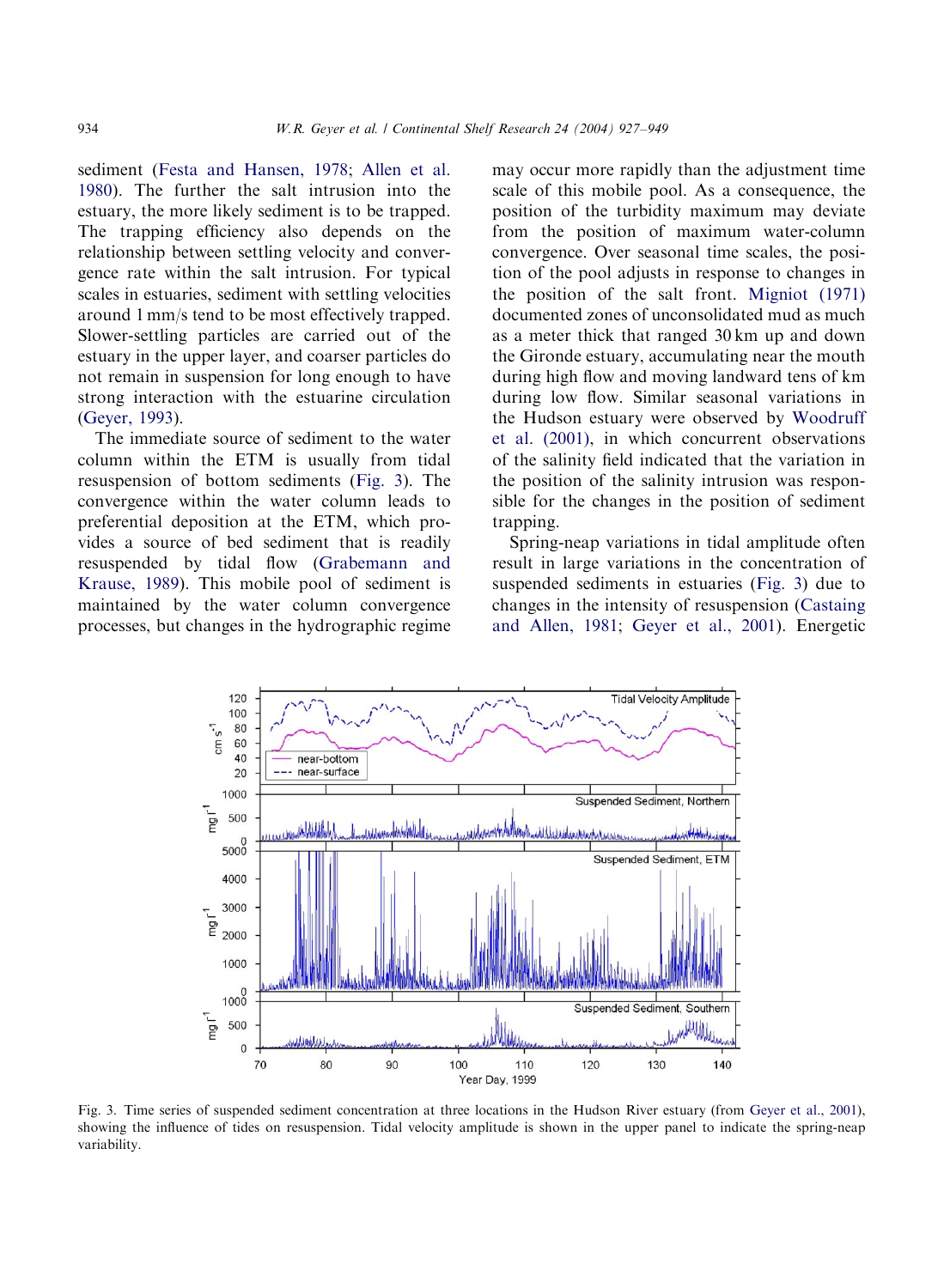tides often cause the retention of sediment due to flood-tide dominance of sediment transport [\(Uncles and Stephens, 1989](#page-21-0); [Allen et al., 1980\)](#page-18-0). However, the increased suspended load during spring tides may also lead to significant sediment export, if the spring tides correspond to periods of strong fresh water outflow, as demonstrated by [Castaing and Allen \(1981\)](#page-18-0) in the Gironde estuary. They showed that suspended sediment is distributed higher in the water column during spring tides, where it is carried seaward by the net surface outflow. They also noted that tidal dispersion augments the export of sediment during high flow and spring tide conditions, when the turbidity maximum is pushed closer to the mouth. [Geyer](#page-19-0) [et al. \(2001\)](#page-19-0) note that the timing of the spring freshet with respect to the spring-neap cycle may be as important as the actual magnitude of the freshet in determining whether sediment is exported during high flow events.

Large and deep estuaries such as Chesapeake Bay and Puget Sound never have strong enough flow to push the salt front to the vicinity of the mouth ([Schubel, 1972\)](#page-21-0). The seaward escape of sediment is limited to the fine fraction that remains in the surface outflow during high flow events [\(Stumpf, 1988](#page-21-0)), which is typically a small fraction of the input due to flocculation and settling. Such estuaries trap most of the fluvial sediment input, and, in many instances, the input of sediment from the sea as well ([Meade, 1972\)](#page-20-0). Given a long enough time interval, the shoaling would lead to seaward movement of the salinity front, the increase in export of sediment and the establishment of a morphological equilibrium. However, the variability of sea level during the Holocene has outpaced the ability of many estuarine systems to achieve this dynamic equilibrium ([Dyer, 1995](#page-19-0)).

#### 5. River outflows

## 5.1. Near-field and frontal zone

Riverine outflow onto the inner continental shelf may be either stratified or well mixed, depending on the strength of the outflow relative to the intensity of mixing in the estuary and inner shelf. Outflows with shallow receiving waters and strong tide- or wind-driven mixing exhibit a well-mixed region on the inner shelf adjacent to the river mouth. The Huanghe (Yellow River) enters a shallow shelf with water depths on the order of 5 m and strong tidal currents that produce a well-mixed zone. ([Wright et al., 1990](#page-22-0), [Wiseman](#page-21-0) [et al., 1986](#page-21-0)). The Amazon river enters an inner shelf zone 5–10 m deep with tidal currents of 1–2 m/s [\(Fig. 2](#page-6-0)), producing a well-mixed zone that extends approximately 150 km seaward of the river mouth ([Geyer and Kineke, 1995\)](#page-19-0). The large volume of river outflow renders this mixed zone nearly fresh. In contrast, the Huanghe has typical salinities in the well-mixed zone of 5 psu during high flow periods and 20 psu during low flow [\(Wright et al., 1986](#page-22-0)). The Atchafalaya outflow in Louisiana also enters a shallow inner shelf, approximately 5-m deep. Although tidal currents are weak, strong winds intermittently produce a well-mixed plume [\(Murray 1997;](#page-20-0) [Allison et al.,](#page-18-0) [2000\)](#page-18-0) ([Fig. 4](#page-9-0)).

Intense sediment resuspension occurs within the well-mixed zone, due to the influence of tidal- or wind-driven currents, and the absence of stratification allows turbid sediment to mix through the water column. The associated turbidity plumes are clearly evident in satellite images of large river mouths as broad regions of high reflectance [\(Curtin and Legeckis, 1986;](#page-19-0) [Wright et al., 1986](#page-22-0); [Walker and Hammack, 2000\)](#page-21-0) ([Fig. 5](#page-9-0)). Sediment transport tends to be highly variable in the wellmixed zone, due to varying contributions of tidal currents, wind-driven motions causing wave resuspension and riverine outflow. [Wiseman et al.](#page-21-0) [\(1986\)](#page-21-0) and [Wright et al. \(1990\)](#page-22-0) found that tidal currents produced along-coast dispersion of Huanghe sediment in the well-mixed inner shelf, although the spatial extent of that transport was limited to the shallow water adjacent to the mouth. Sediment accumulation rates tend to be low on the seabed beneath well-mixed plumes, due to the absence of accommodation space (Nittrouer, pers. comm., 2001) and the high energy for resuspension. However, [Kuehl et al. \(1996\)](#page-20-0) and [Jaeger and](#page-20-0) [Nittrouer \(1995\)](#page-20-0) do observe rapid sediment deposition and erosion over tidal and seasonal time scales.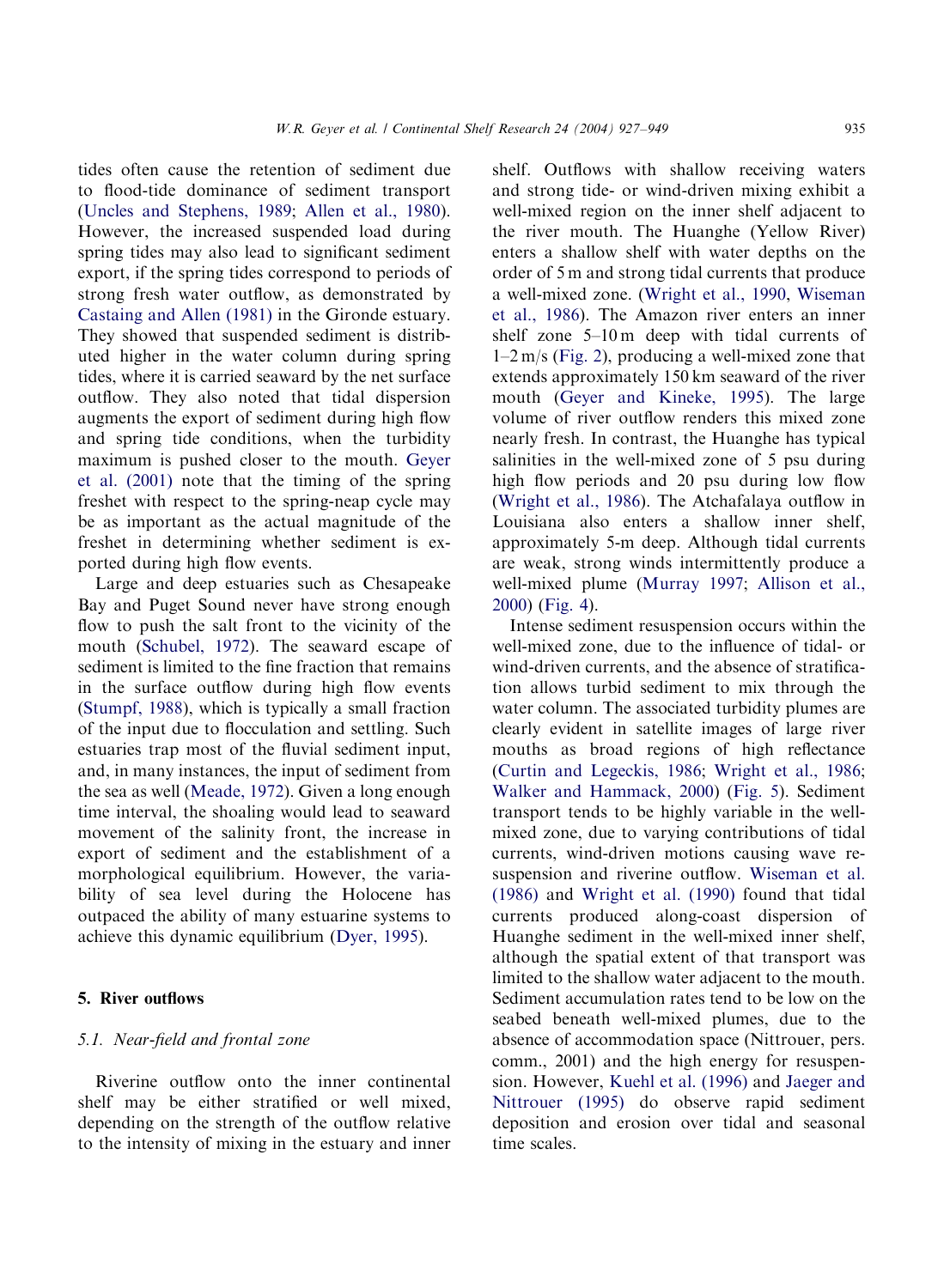<span id="page-9-0"></span>

Fig. 4. Cross-sections of suspended sediments (upper panels) and salinity across the inner shelf adjacent to the mouth of the Atchafalaya River, showing the influence of winds in generating well-mixed conditions on the inner shelf ([Allison et al., 2000\)](#page-18-0).



Fig. 5. Satellite image of the Huanghe outflow (courtesy of L.D. Wright), showing the high suspended sediment concentrations in the shallow waters of the inner shelf and the limited penetration into deeper water.

In outflows with deep receiving waters or weak tides, the outflow may transform abruptly from a fluvial regime to a stratified plume, with no well-mixed inner shelf zone. The Zaire (or Congo) and Sepik River outflow in Papua New Guinea both have canyons that extend landward into their river mouths. They both exhibit a sharp salinity front at the head of the canyon, and the outflow enters the ocean as a highly stratified plume [\(Eisma and Kalf, 1984;](#page-19-0) [Kineke et al., 2000\)](#page-20-0) (Fig. 6). The frontal zone is extremely abrupt, extending for as little as a few hundred meters between the fluvial-dominated river and the



Fig. 6. Cross-section of salinity and suspended sediment in the Zaire (Congo) River (from [Eisma and Kalf, 1984\)](#page-19-0). The salinity front is extremely abrupt, owing to the sharp change in depth at the head of the sumarine canyon. Trapping of sediment occurs in the canyon but not at the front itself.

marine environment. The Mississippi is notable both for its strong outflow and weak tides. During freshet conditions, the seawater is pushed out to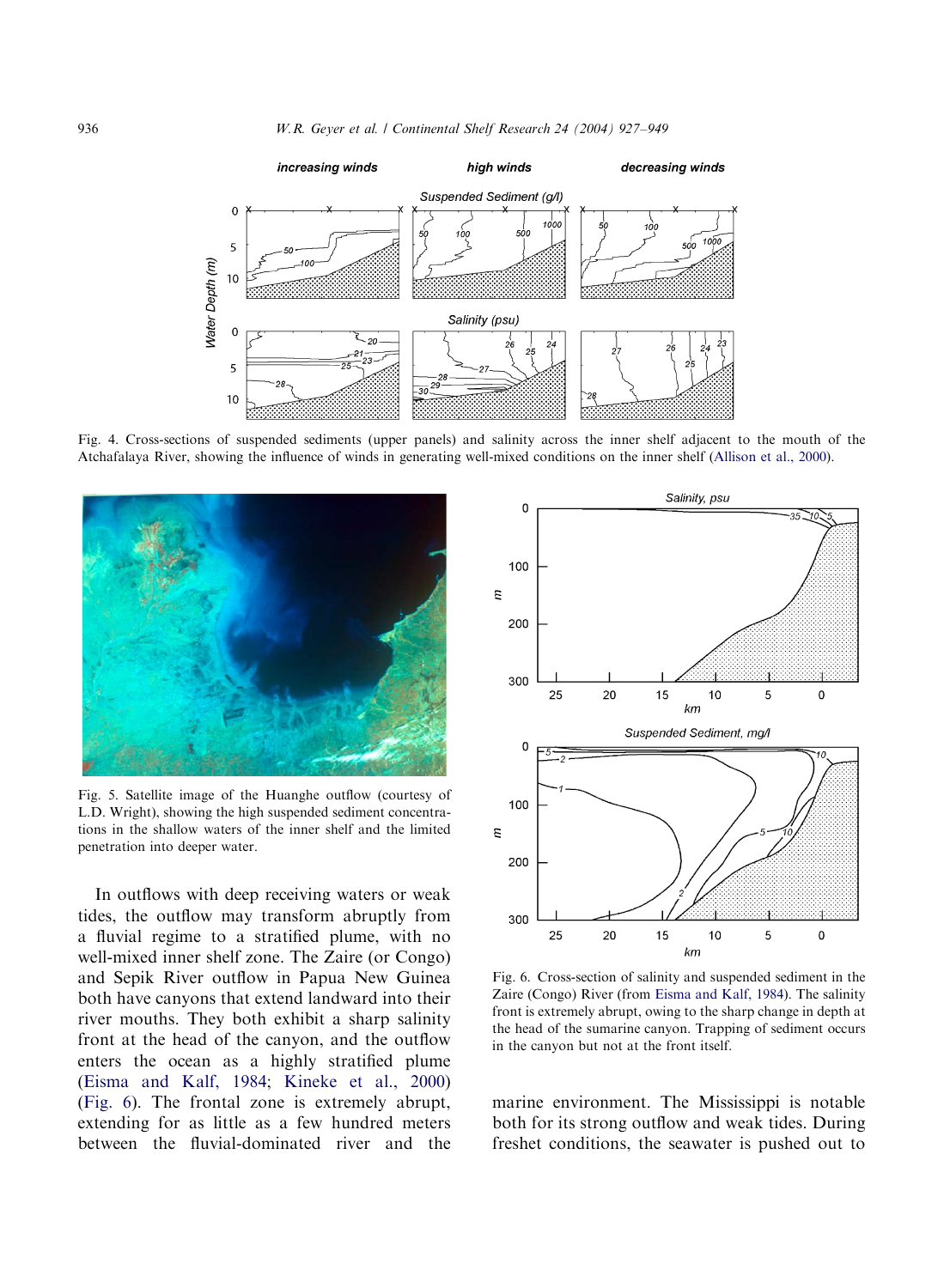the mouths of its distributaries, where strong fronts occur [\(Wright and Coleman, 1974](#page-22-0)). During lower discharge periods, a strongly stratified salt wedge extends into the lower reaches of the river [\(Wright, 1971](#page-21-0)). Hydraulic transitions are found at the mouths of the distributaries, where the halocline rises sharply over the rivermouth bar to form a plume ([Wright and Coleman, 1971\)](#page-21-0). A sharp frontal transition does not require weak tidal flows; the Fraser River has a similarly abrupt transition, occurring where the fluvial regime meets the deep water of the Strait of Georgia, with tidal currents greater than 1 m/s. The front only resides at the mouth of the Fraser during the latter part of the ebb, and it is advected into the estuary as a salt wedge during the flood [\(Geyer](#page-19-0) [and Farmer, 1989](#page-19-0)).

All major river outflows eventually encounter a frontal transition to stratified conditions at some distance from the mouth, even if they are well mixed in the shallow inner shelf. The position and extent of the frontal zone depends on the bathymetry and tidal conditions of the receiving waters. Strong tidal currents and shallow receiving waters result in a broader frontal zone, at greater distance from the mouth, than weak tidal currents and deep receiving waters. An extreme case is the Amazon River, in which the frontal zone is 150 km seaward of the river mouth ([Geyer and Kineke,](#page-19-0) [1995;](#page-19-0) [Curtin and Legeckis, 1986](#page-19-0)). The frontal zone extends approximately 20 km seaward between the 10- and 20-m isobaths. The frontal zone at the mouth of the Changjiang River is similarly located between the 10- and 20-m isobaths, approximately 50 km seaward of the mouth ([Beardsley et al.,](#page-18-0) [1985\)](#page-18-0).

The position of the frontal zone is governed by a dynamical balance between the outflow velocity and the density gradient, leading to a critical Froude number condition as represented in Eq. (2). The combination of river outflow and ebb tidal velocity typically amounts to  $1-2 \text{ m/s}$ , which constrains the front to be in the vicinity of the 10-m isobath, given the density difference between fresh- and salt water. The width of the front is a more complicated function of the tidal mixing intensity and bottom slope in the vicinity of the front. If the topography is abrupt, as in the

Fraser or Zaire river mouths, the front is commensurately abrupt [\(Fig. 6](#page-9-0)). However, if the depth slopes more gently, and particularly if tidal currents are strong, the frontal zone may extend over 10's of km. The gradient of near-bottom salinity in the Amazon frontal zone extends over 50 km in the cross-shore direction [\(Fig. 2](#page-6-0)) [\(Geyer](#page-19-0) [and Kineke, 1995\)](#page-19-0). The Amazon frontal zone has a similar cross-shore salinity distribution as an estuary; in fact, it has dynamics and kinematics similar to an estuary, except for the absence of lateral boundaries, thus permitting transport in the along-front direction. From a dynamical point of view, inner-shelf frontal zones can be regarded as estuaries that have been displaced onto the shelf due to the combination of strong river outflow and ebb tidal currents.

The frontal zone may be an effective sediment trap, due to the same mechanisms that make an estuary an effective sediment trap, i.e., convergence of near-bottom flow ([Postma, 1967](#page-21-0)) and separation of the outflow from bottom-generated turbulence [\(Geyer, 1993\)](#page-19-0). On the landward side of the front, the sediment is distributed throughout the water column, maintained in suspension by vigorous bottom turbulence. Across the front, stratification increases, suppressing turbulence in the upper part of the water column, even if tidal currents are strong. The sediment-laden fresh water is advected over the saline layer into the plume, but with the shut-off of bottom turbulence, the settling is no longer balanced by resuspension, and sediment begins to rain out of the plume. Enhanced flocculation may occur in the frontal zone due to a decrease in turbulence, which increases the settling velocity and further promotes trapping of sediment.

Whether or not there is significant sediment trapping in the frontal zone depends on the width of the frontal zone and the distance that sediment can be transported before it settles. If  $L_f$  is the frontal width, significant frontal trapping will occur for

$$
L_f \geqslant \frac{U_0}{w_s} h_0. \tag{3}
$$

The Amazon frontal zone exhibits intense frontal trapping of fine sediment; with characteristic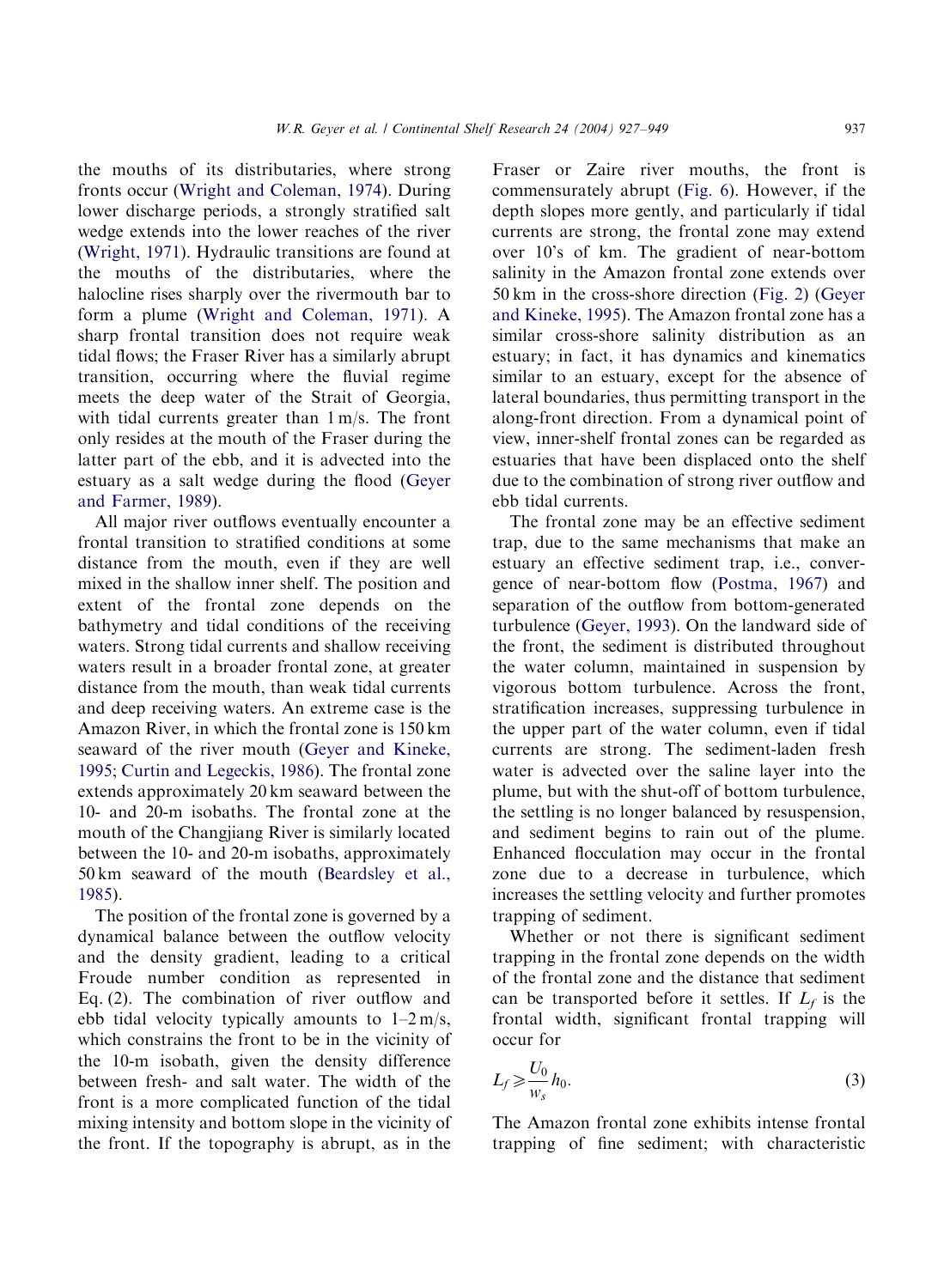horizontal velocities of 1.5 m/s, settling velocities of 1 mm/s and a frontal zone depth of 10 m, the horizontal scale for settling of sediment is 15 km, compared to a 50 km width of the frontal zone. The trapping of sediment in the frontal zone of the Amazon leads to concentrations high enough to produce fluid mud (concentration greater than  $10 \text{ g/l}$ , which is the concentration at which the settling velocity starts to be impeded by interparticle interactions. These high concentrations also produce excess densities that are dynamically significant, both with respect to the stratification of the water column and horizontal pressure gradients. The consequences of these high concentrations for subsequent transport are discussed in Section 6.

For river outflows with narrow frontal zones and/or very fine sediments, the horizontal scale for settling may greatly exceed the width of the front, and then the sediment will bypass the frontal zone. The Sepik River outflow is an example of an abrupt frontal zone, in which the trapping scale for fine sediment exceeds the frontal width, which is only several hundred meters wide. Whereas sand settles rapidly enough to accumulate at the front, fine sediment is transported over the front in the plume. Settling of aggregates causes settling out of the plume close to the plume lift-off, but rather than collecting in the frontal zone, much of the fine sediment falls into the canyon at the mouth of the river.

An important difference between frontal trapping of sediment and bypassing relates to the potential for remobilization of the sediment and its concomitant influence on the sediment chemistry. The shallow depths of the frontal zone have adequate energy due to tides and waves to resuspend the sediment, either periodically with tidal oscillations or episodically, with wind and wave events. Thus, the sediment that is trapped in frontal zones may be remobilized multiple times before its ultimate burial. The remobilization of sediment, and particularly its cycling through a broad range of oxidation– reduction conditions, causes more complete chemical processing of the sediment than the sediment that bypasses the frontal zone ([Aller,](#page-18-0) [1998\)](#page-18-0).

## 5.2. River plumes and coastal currents

The river plume is the continuation of the fresh water outflow beyond the frontal zone. The vertical scales of plumes typically range from 1 to 10 m, but the horizontal scales vary over several orders of magnitude, from hundreds of meters to hundreds or even thousands of km for the largest river outflows. The processes affecting the dynamics of river outflows vary as a function of scale; even within a particular plume the processes vary with distance from the mouth as the effective lengthscale of the plume increases. For small plumes and close to the mouth for larger outflows, the inertia of the outflow is a dominant dynamical variable. The Connecticut River plume ([Garvine,](#page-19-0) [1974\)](#page-19-0) is an example of an inertia-dominated plume, in which the conditions at the mouth markedly affect its structure and trajectory. The scale of influence of inertia is set by the inertial radius  $L_I = U_p/f$  (where  $U_p$  is the velocity in the plume and  $f$  is the Coriolis frequency); this scale tends to be around 10 km at mid-latitudes. At larger distances, the influence of the earth's rotation becomes dominant. Even within the inertial zone, the earth's rotation is often evident when the plume is not strongly forced by winds or along-shelf currents—this is evident in an anticyclonic turning region (to the right in the Northern hemisphere) over scales of approximately 10 km [\(Chao, 1988](#page-18-0)).

At scales greater than the inertial radius, the dynamics of the plume are more strongly influenced by the earth's rotation, winds and ambient currents. If wind-forcing and ambient currents are weak or directed in the downwelling-favorable direction (to the right looking offshore in the Northern Hemisphere, called ''downcoast'' henceforth), the plume becomes a coastal current, flowing parallel to the coast. The cross-shelf density gradient becomes geostrophically balanced with the along-shelf velocity shear, leading to the approximate relation

$$
U_P = \frac{g'h_0}{fL_P},\tag{4}
$$

where  $h_0$  is the water depth where the plume intersects the bottom at its inshore end and  $L_P$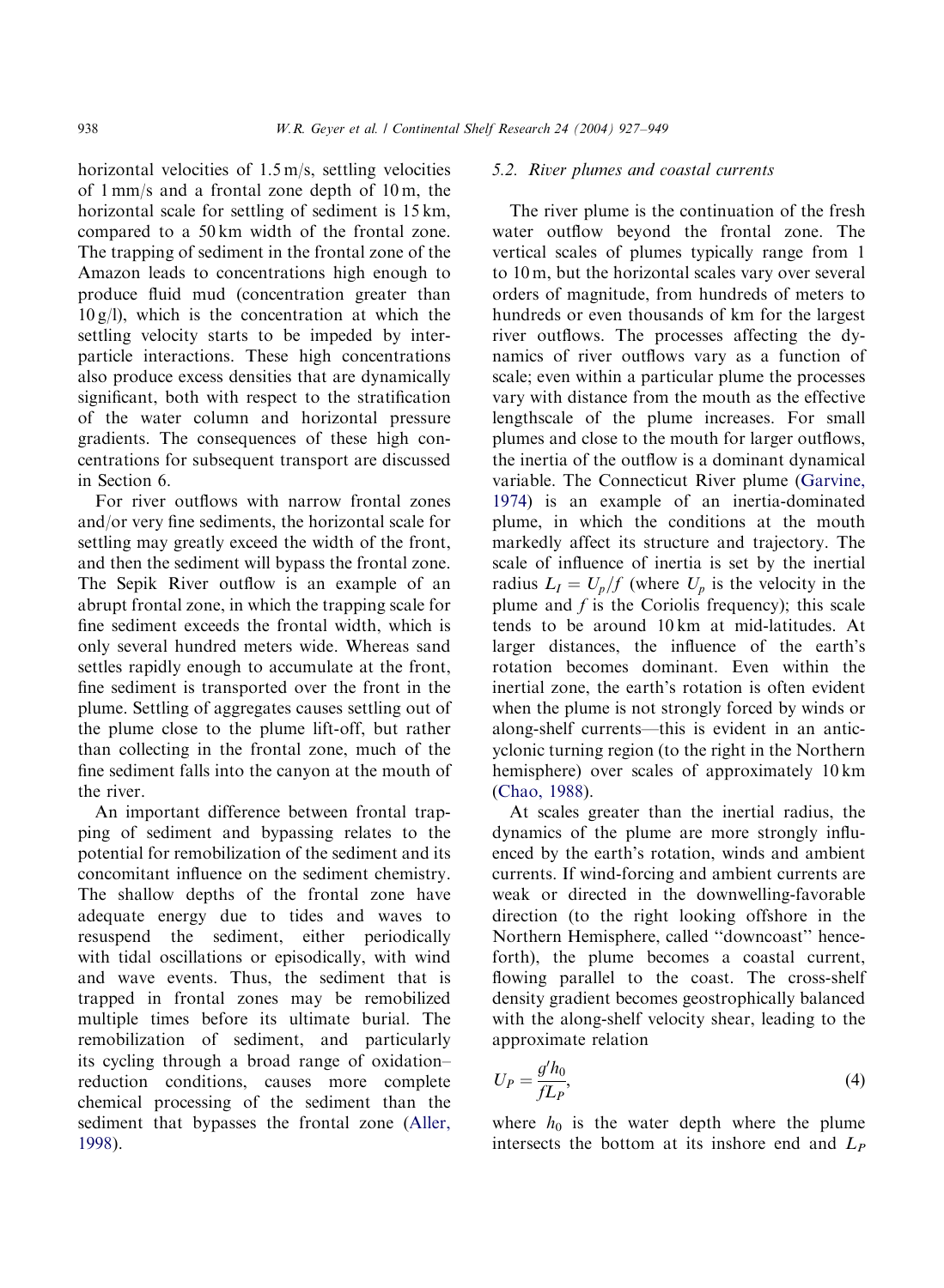is its width and g' is reduced gravity,  $g(\Delta\rho/\rho)$ (Fig. 7). This relation defines the baroclinic component of the transport—that part due to the density gradient associated with the plume. An additional component of velocity can be imposed barotropically, due either to along-coast wind stress or larger-scale currents. Typical baroclinic velocities are on the order of 20 cm/s for moderatesized, mid-latitude plumes, with values of  $q'$  of around  $MS^{-2}$ ,  $h_0$  around 10 m and  $L_P$  around 10 km (Fig. 8). The widths of plumes (and the



Fig. 7. Schematic of coastal current in the Northern hemisphere.

associated along-shelf velocity) may vary considerably due to wind forcing—strong downwellingfavorable winds will make the plume narrower and faster, and upwelling winds will broaden and slow down the plume, or reverse its direction by setting up a barotropic gradient that exceeds the baroclinic gradient [\(Berdeal et al., 2002](#page-18-0)).

The role of river plumes in sediment transport is strongly influenced by whether or not they are attached to the bottom. [Yankovsky and Chapman](#page-22-0) [\(1997\)](#page-22-0) showed that a key parameter influencing the attachment of the plume to the bottom is the ''transport number''

$$
T = \frac{2Q_f f}{g'h_0^2},\tag{5}
$$

where  $Q_f$  is fresh water discharge. Yankovsky and Chapman showed that if  $T<1$ , i.e., deep receiving waters and/or low to moderate discharge, the plume remains detached from the bottom as it develops a down-coast, geostrophic flow. For shallow receiving waters and large discharge volumes in which  $T > 1$ , the plume extends from the surface to the bottom in the far field. This condition cannot be satisfied even for the biggest river outflows with large values of  $g'$ , i.e., when there has been little mixing in the plume between the riverine and ambient salt water. However, if there is significant dilution of the outflow in the estuary or nearfield, e.g., due to tidal mixing, then the outflow  $Q_f$  is enhanced, and  $g'$  is reduced, leading to surface-to-bottom plumes. Most major



Fig. 8. Plan view and cross-section of the Delaware coastal current during high flow (from [Munchow and Garvine, 1993](#page-20-0)).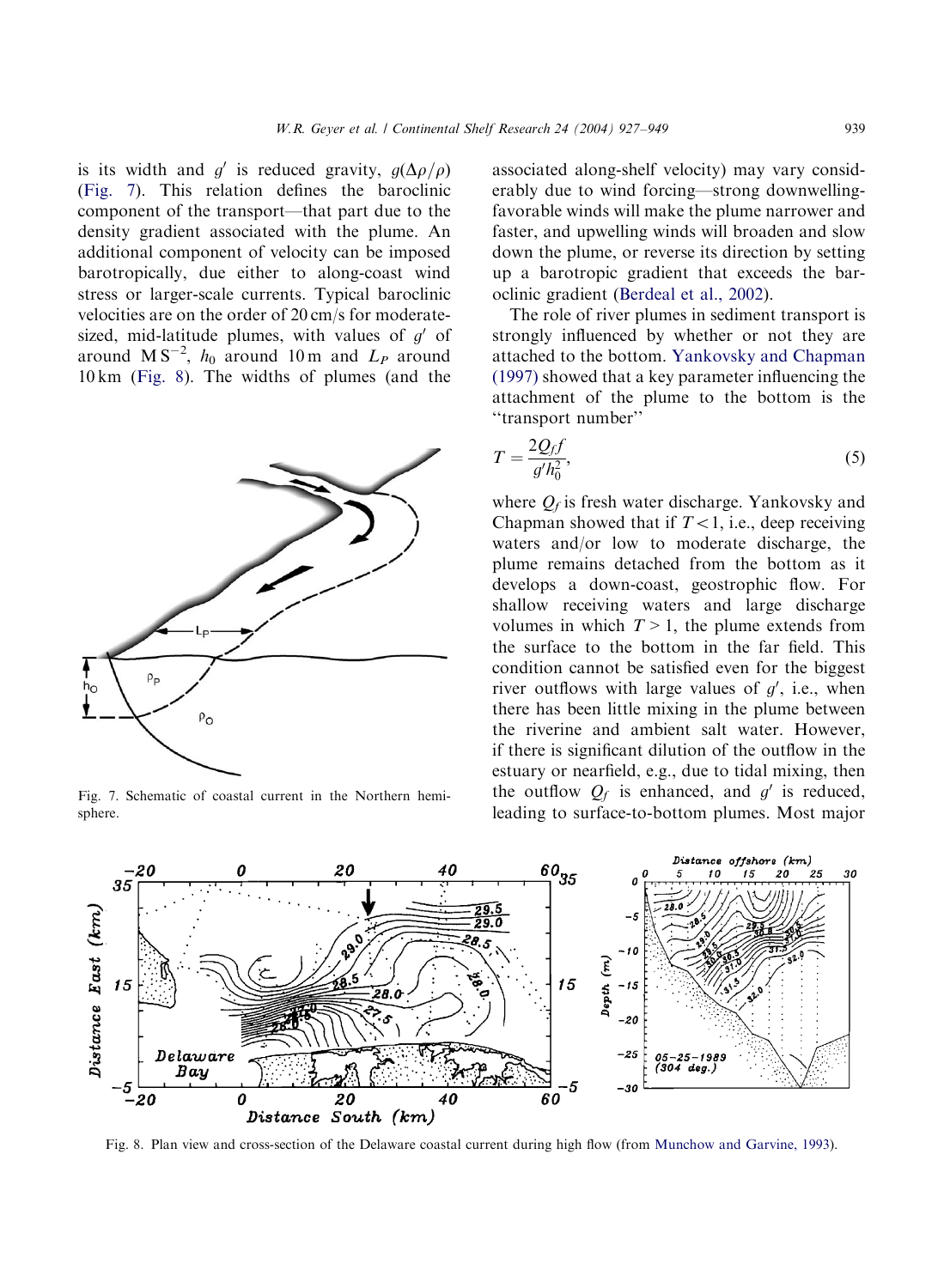river outflows, including the Amazon, the Changjiang, the Ganges-Bramaputra fit into the intermediate category of the Yankovsky and Chapman classification, in which the inshore end of the plume is bottom-attached, but the plume lifts off from the bottom close to the 10-m isobath, with appreciable transport occurring in a surface plume.

The mechanisms of far-field sediment transport by the buoyant outflow differ markedly between bottom-attached and surface plumes. In surface plumes, there is no mechanism of vertical flux to keep sediment in the plume, thus it rains out at a rate determined by the settling velocity and plume thickness. The distance that the sediment is advected by the plume can be estimated from the settling velocity and the speed and thickness of the plume (similar to Eq. (3)):

$$
L_s = \frac{U_p}{w_s} h_p,\tag{6}
$$

where  $U_p$  is the vertically averaged velocity in the plume,  $w_s$  is the settling velocity, and  $h_p$  is the thickness of the plume [\(Hill et al., 2000](#page-19-0)). For a 5-m thick plume at 1 m/s, flocculated mud with a settling velocity of 1 mm/s would be carried 5 km by the plume. Fine sand, with a settling velocity of 1 cm/s, would be transported only 500 m. Unflocculated sediment, with settling velocities of 0.1 mm/s or less, could be carried 50 km or more. However, only a small fraction of the total sediment inventory is usually unflocculated ([Hill](#page-19-0) [et al., 2000\)](#page-19-0) so the transport of even fine sediment by surface plumes is generally limited to kilometers from the "lift-off" point.

Bottom-attached plumes can potentially carry sediment further than the limits dictated by settling, because bottom resuspension can maintain sediment in the water column at large distances from the river mouth. The limiting constraints on the far-field transport for bottom-attached plumes are the energy for resuspension and the along-shore velocity in the bottom boundary layer. In the absence of additional forcing variables such as along-shelf winds or large-scale pressure gradients, the baroclinically driven velocity associated with the bottom-attached plume tends to go to zero at

the bottom ([Chapman and Lentz, 1994\)](#page-19-0). Thus the plume neither provides a significant advective contribution nor does it generate appreciable bottom stress. Tidal currents often provide the energy source for resuspension in the shallow, inner shelf environments where bottom-trapped plumes occur, for example, the Huanghe ([Wiseman](#page-21-0) [et al., 1986;](#page-21-0) [Wright et al., 1990\)](#page-22-0). However, the strong dissipation in shallow, tide-dominated environments inhibits along-shelf advection. Tides themselves do not provide significant advective transport beyond their excursion scales of about 10 km.

There are examples of dispersal of sediment a thousand km or more in coastal ''mud streams'', notable examples being the South American coast north of the Amazon, and the Texas–Louisiana coast to the west of the Missisippi. The Amazon mud stream extends 2000 km to the mouth of the Orinoco, leading to the accretion of numerous ''mud-capes'' along the coasts of French Guiana, Surinam and Guiana ([Fig. 9\)](#page-14-0). [Allison et al. \(1995\)](#page-18-0) investigated the sediment transport processes responsible for the formation and evolution of these mud capes. Most of the sediment transport is confined to a zone very near the coast, in water depths of several meters or less. The water has a salinity anomaly due to the fresh water influence of the Amazon, but there is no salt stratification and only minor dynamical influence of the salinity gradient in the shallow, nearshore waters. The northward transport of sediment is due mostly to the wind-driven current, which is strongest when the southeasterly trades are maximal. Both surface waves and tidal currents contribute to resuspension of sediment. The seasonal variability of wave energy results in temporary deposits in the nearshore zone that are remobilized during the energetic periods. Allison and colleagues found that the total quantity of sediment transport in this coastal mud stream is a small fraction of the total Amazon sediment flux. Most of the Amazon's sediment is trapped in the frontal zone within a few hundred km of the mouth and deposited along growing foreset beds in water depths of 30–60 m.

Large river systems produce widespread areas of anomalously low salinity, not just along the coast but often extending well into the interior of the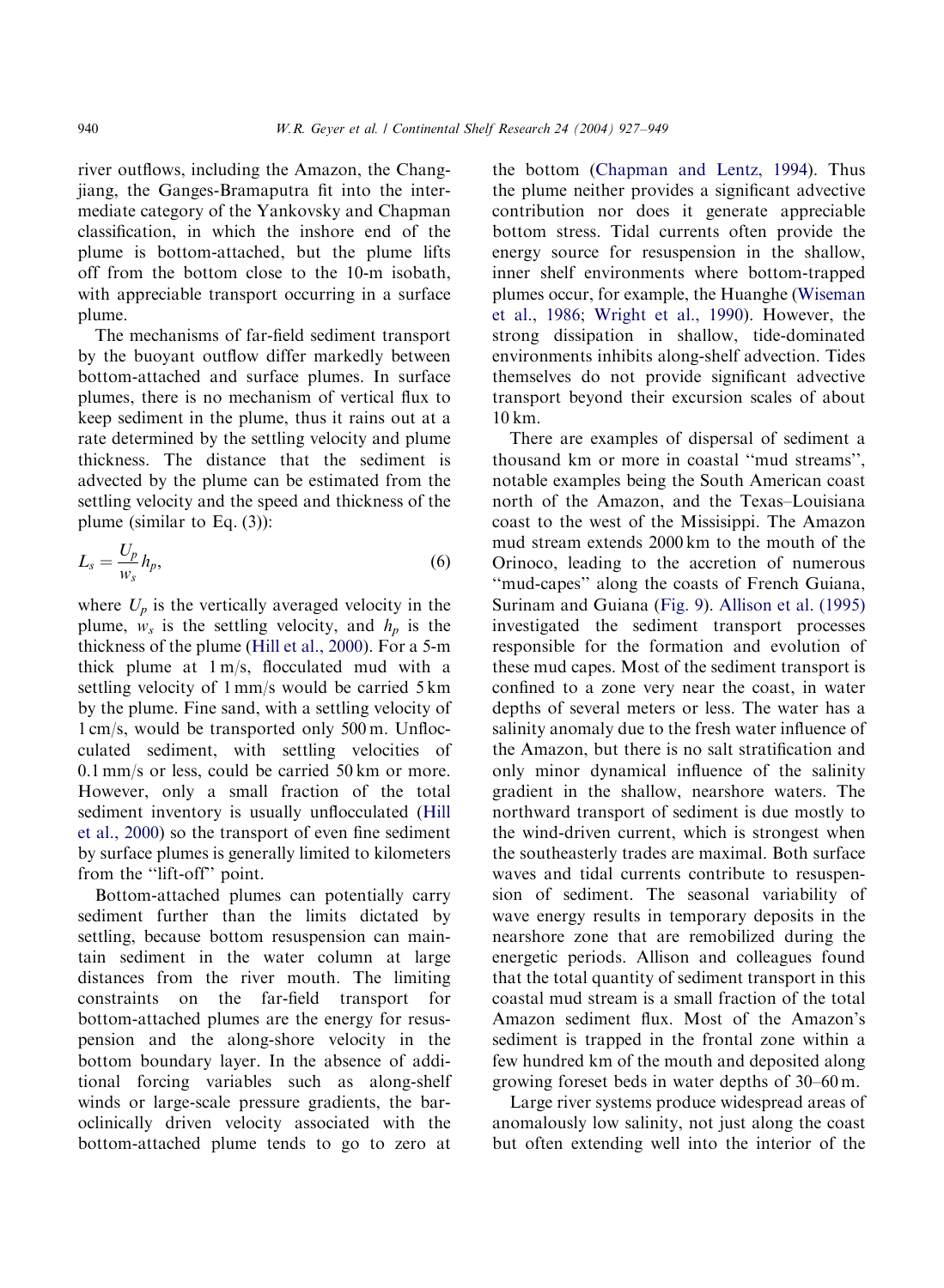<span id="page-14-0"></span>

Fig. 9. Coastal mud stream extending from the Amazon River mouth past the coast of Guianna (from [Allison et al., 1995](#page-18-0)).

ocean [\(Gibbs, 1970](#page-19-0); [Dinnell and Wiseman, 1986\)](#page-19-0). However, the far-field transport of fresh water in large river systems is largely uncorrelated with the sediment transport, because the bulk of the fresh water is transported in water far too deep to maintain sediment in suspension. Silt and flocculated clay fall out of the plume within km of the mouth, thus, only disaggregated, clay-sized particles can be transported large distances by the fresh water plume. Far-field suspended sediment concentrations in the Amazon plume are on the order of 10 mg/l or less, contributing less than 5% of the total load of the Amazon. In spite of the small load, the Amazon does provide a significant farfield impact on the ecology of the equatorial Atlantic surface waters, due to its contributions of nitrogen and trace nutrients ([Muller-Karger et al.,](#page-20-0) [1995\)](#page-20-0). The Mississippi, like the Amazon, has a large far-field salinity plume with modest suspended sediment content. [Salisbury et al. \(2001\)](#page-21-0) used SeaWIFS satellite data to demonstrate that the dissolved organic matter provides a signal of the Mississippi plume as far as the Texas–Mexico border, whereas the suspended sediment plume is evident only in the vicinity of the delta.

# 6. Hyperpycnal transport processes

[Bates \(1953\)](#page-18-0) defined three categories of outflows: hypopycnal, homopycnal and hyperpycnal, corresponding to outflows that are less dense, similar density, or more dense, than the ambient waters. Whereas hyperpycnal outflows are common where rivers enter fresh water systems [\(Lambert and Hsue, 1979\)](#page-20-0), they are extremely rare in the coastal ocean, due to the density difference between fresh- and salt water. Suspended sediment concentrations of 40–50 g/l are required to produce densities of the outflow that exceed the density of seawater. Numerous authors have inferred the occurrence of hyperpycnal outflows based on sedimentological evidence (e.g., [Foster and Carter, 1997](#page-19-0); [Mulder et al., 1997](#page-20-0); [Normark et al., 1998](#page-20-0); [Wright et al., 1990](#page-22-0)); however, there have been few direct measurements of fluvial suspended sediment concentrations high enough to produce hyperpycnal conditions. The increase of suspended sediment concentration with discharge (Eq. (1)) indicates that hyperpycnal outflows could occur during rare, extreme events, most likely in small river basins with highly variable discharge [\(Mulder and Syvitski, 1996](#page-20-0)).

Hyperpycnal flows are not limited to the case of hyperpycnal river discharges. Turbidity currents are the best known examples of hyperpycnal, sediment-laden flows [\(Middleton, 1993\)](#page-20-0). The simplest balance of forces for a turbidity current is represented by the Chezy equation (the same as for river flows) as

$$
C_D U_T^2 = \alpha g' h_T,\tag{7}
$$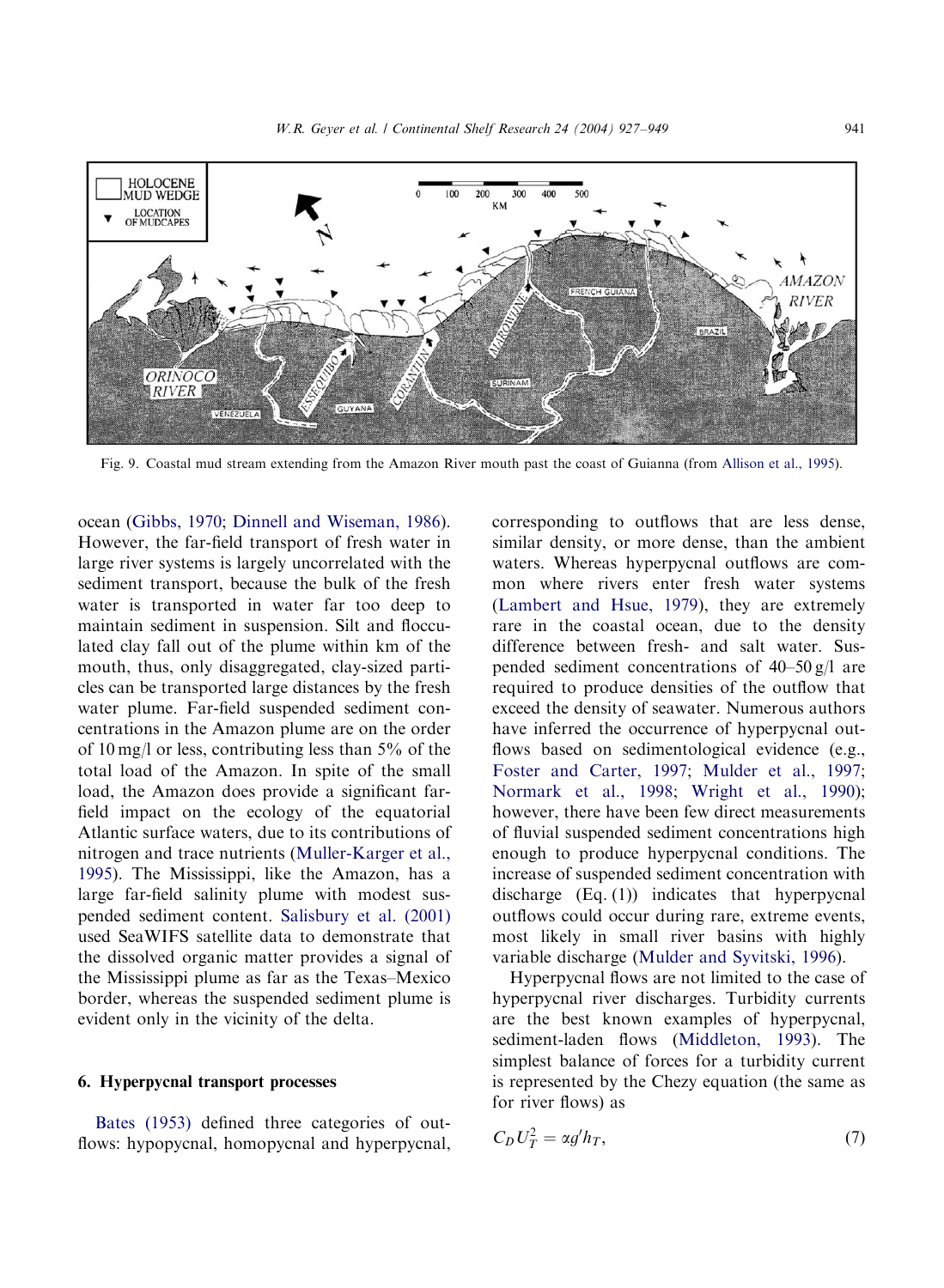where  $C_D$  is the drag coefficient (accounting for both bottom and interfacial drag),  $U_T$  is the velocity of the turbidity current,  $\alpha$  is the bottom slope,  $g'$  is the reduced gravity associated with the excess density of sediment and  $h<sub>T</sub>$  is the thickness of the hyperpycnal layer. In the classic models of turbidity currents on slopes, the flow is initiated by a slope failure (for example, due to an earthquake), which initiates a high-concentration suspension that starts moving downslope due to gravity. The bottom-generated turbulence associated with the flow is strong enough to erode the bottom sediment, thus providing an ''auto-suspension''. This condition requires a steep slope and a supply of erodible sediment from the bed—a set of conditions that is attainable in submarine canyons on the slope but may not be relevant to the more gentle slopes of the continental shelf.

Observations on the continental shelf have indicated that hyperpycnal flows can occur there, even without slope failures or hyperpycnal river inflows [\(Wright et al., 1990;](#page-22-0) [Kineke et al., 1996\)](#page-20-0). At the mouth of the Huanghe, [Wright et al. \(1990\)](#page-22-0) found that tidal and wave-induced resuspension of previously deposited, riverine sediment in the wellmixed inner shelf produced concentrations of about 3000 mg/l. The waters had been mixed to salinities of about 20 psu, with relatively weak cross-shore gradients. These sediment concentrations would not be high enough to produce a hyperpycnal flow in fresh water entering seawater, but because the water was already diluted with

seawater, the excess density of the sediment was adequate to generate a hyperpycnal flow (Fig. 10).

Observations by [Kineke and Sternberg \(1995\)](#page-20-0) in the Amazon frontal zone reveal that frontal trapping can also produce hyperpycnal conditions [\(Fig. 11\)](#page-16-0), again with waters that are close in salinity to ambient. Concentrations initially increase due to the convergence of near-bottom flow; this process is augmented by increased stratification in the frontal zone both due to salinity and suspended sediment, which suppresses turbulence. As concentrations increase, above 10,000 mg/l, hindered settling further augments sediment trapping. [Kineke et al. \(1996\)](#page-20-0) measured currents within the core of a fluid mud zone indicating offshore transport, counter to the prevailing onshore direction of the overlying flow. Salinity anomalies within the fluid mud also suggest that the near-bottom flow was generally advected in the offshore direction. Partial burial of a tripod at the 60-m isobath [\(Cacchione et al., 1995\)](#page-18-0) probably occurred as a result off an offshore transport event of fluid mud originating in the frontal zone. The specific conditions required for the episodic transport of fluid muds appears to include both the occurrence of high concentrations (supplied by intense tidal resuspension, wave resuspension and riverine supply) and the relaxation of onshore flows of the ambient bottom waters. The latter condition may be related to wind-driven current fluctuations, but very few observations were available to draw conclusions. The offshore fluxes



Fig. 10. Schematic of hyperpycnal flows in the Huanghe (from [Wright et al., 1990](#page-22-0)). Note that the dense suspension separates vertically from a buoyant plume over the delta front slope.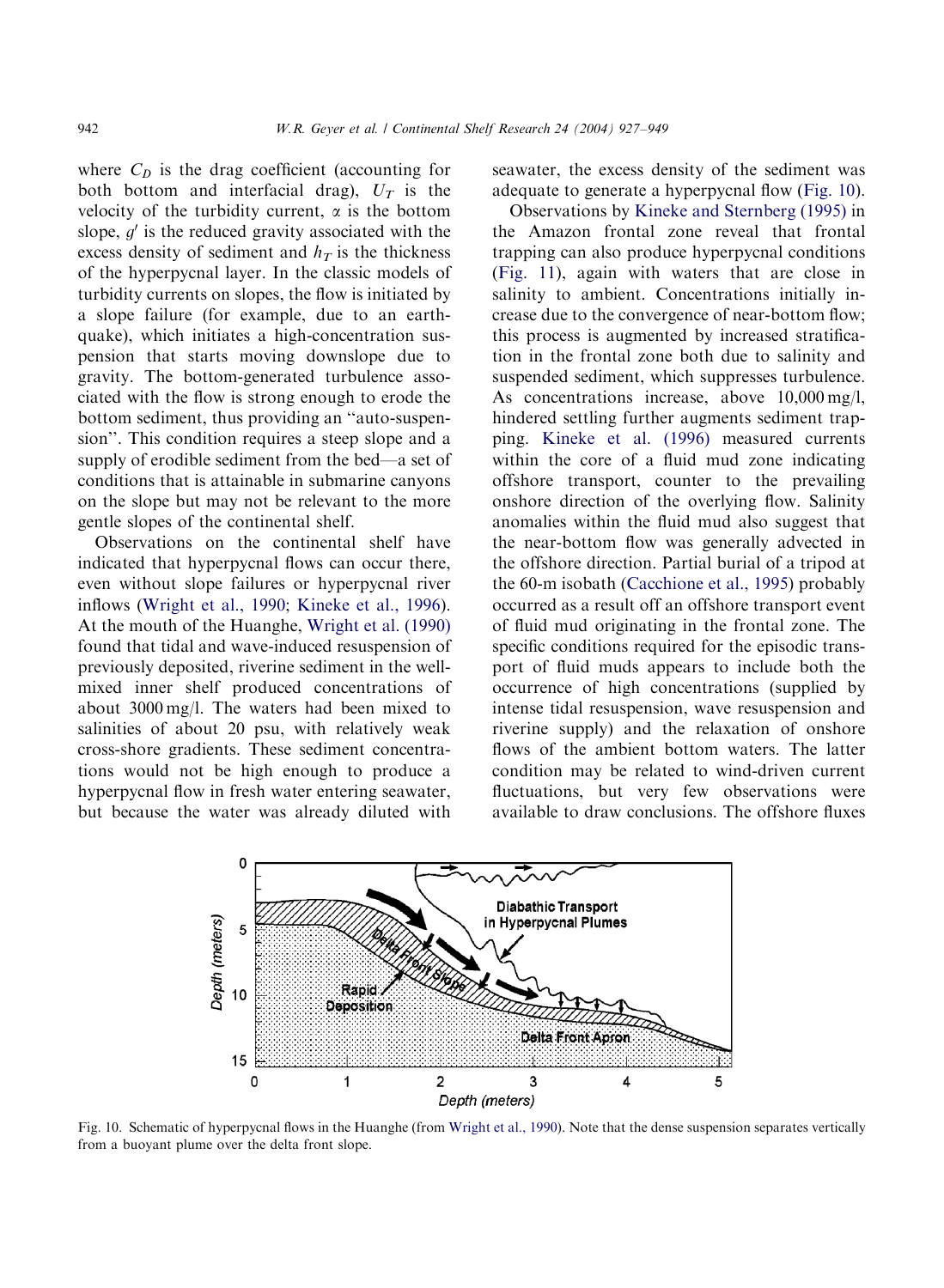<span id="page-16-0"></span>

Fig. 11. Suspended sediment and salinity cross-sections across the Amazon shelf during high discharge (from [Kineke and Sternberg,](#page-20-0) [1995\)](#page-20-0). Fluid mud concentrations are stippled. Note the low salinity water within the fluid mud layer, providing evidence of seaward advection.

associated with these hyperpycnal flows appears to be the dominant mechanism of cross-shelf transport from the topset beds to the foreset beds on the Amazon shelf ([Kineke et al., 1996](#page-20-0)).

Observations on the Eel River shelf by [Tray](#page-21-0)[kovski et al. \(2000\)](#page-21-0) provide another case of hyperpycnal transport due to in situ increase in suspended sediment concentration. Unlike the Amazon, the trapping occurs in the wave boundary layer of the inner shelf rather than in a frontal zone. During observations in 1997 and 1998, observed concentrations in the plume never exceeded 1200 mg/l ([Geyer et al., 2000\)](#page-19-0), and the dynamics of the effluent were strongly hypopycnal. However, the large amount of sediment that rained out of the plume into the bottom waters between 15- and 40-m water depth provided a source for dense suspensions within the wave boundary layer. Energetic surface waves with periods of 14–16 s produced a turbulent wave boundary layer with a vertical scale of 10–15 cm. Acoustic backscatter measurements within this thin, near-bottom layer at the 60-m isobath indicated intermittent appearance of dense suspensions, contemporaneous with offshore transport in the near-bottom waters. Although there were no direct observations in the ''source region'' under the plume, the occurrences of these wave boundary layer events followed periods of significant loading from the river plume, and they are consistent with trapping of sediment in the wave boundary layer.

The dynamics of hyperpycnal, sediment-laden flows are significantly different from those on the continental slope, due to the important role of the ambient currents in contributing to turbulence production. Thus, the Chezy equation [7] needs to be modified to include the contribution of the ambient tidal or wave-orbital motions. [Traykovski](#page-21-0) [et al. \(2000\)](#page-21-0) and Wright et al. (2001) developed dynamical models for hyperpycnal flows on the continental shelf, incorporating the influence of the ambient currents in the wave boundary layer. These models indicate that the maximum transport of sediment occurs with the combination of high wave energy and large sediment supply. The wave orbital motions provide the energy to maintain resuspension, and the large sediment supply not only provides the gravitational force for net seaward transport, it also produces intense stratification at the top of the wave boundary layer, which suppresses mixing with the overlying fluid. Both models were applied to the Eel River shelf for the floods of 1997 and 1998, using observed wave and current forcing conditions and estimated sediment loading from the flooding river. Both the models compared favorably with observations of near-bed velocity and suspended sediment distributions, and they indicated that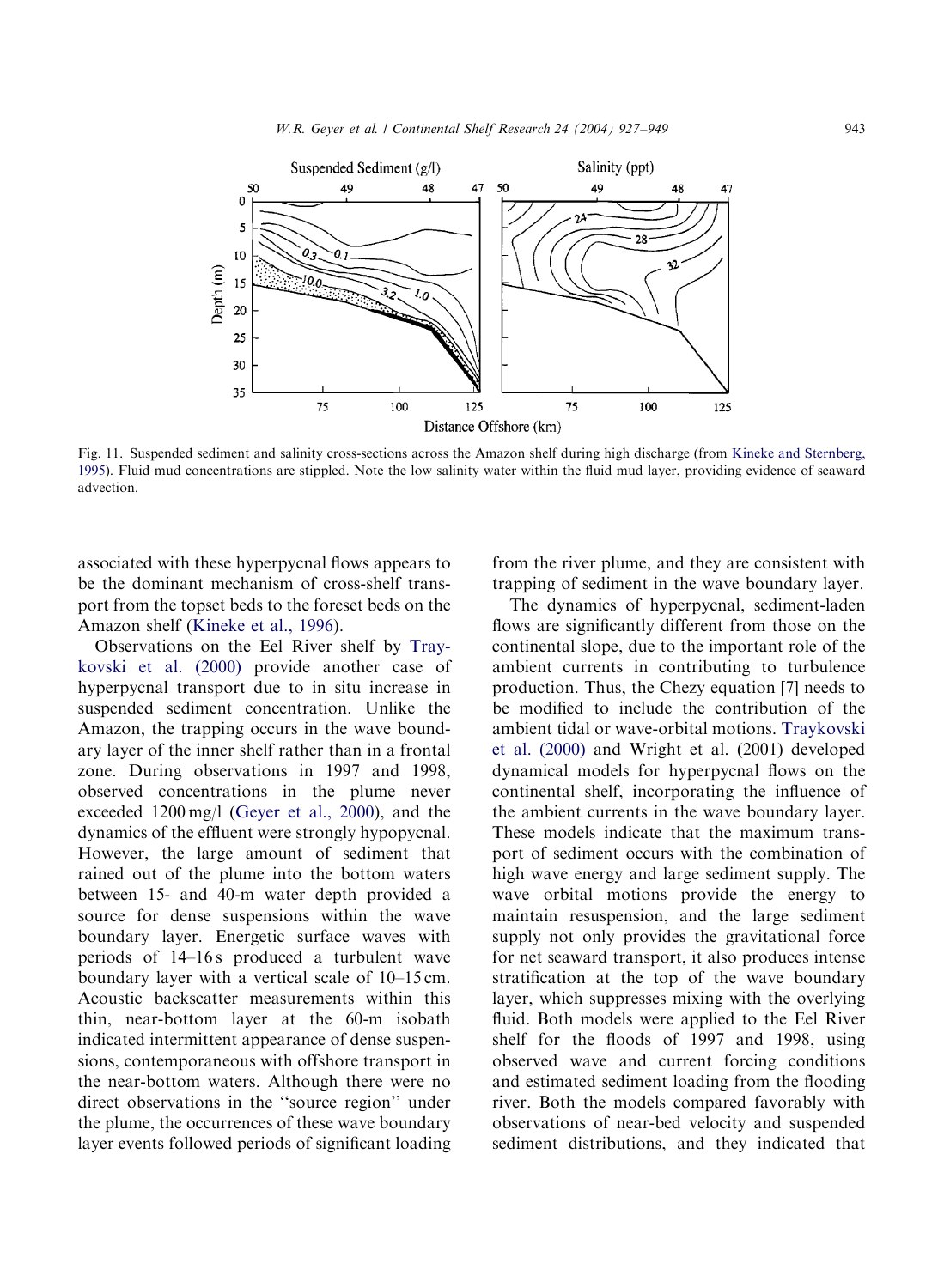dense suspensions in the wave boundary layer could provide the major mechanism of cross-shelf sediment flux on the Eel margin. The model of Wright et al. (2001) was also applied to the Huanghe and the Mississippi continental shelf, indicating that these dynamics apply across a range of sediment loading and wave energy conditions.

## 7. Conclusions and directions for future research

Because of aggregation, settling, trapping and resuspension, the route sediment takes from a river mouth is far more complex than that of the fresh water. Aggregation and trapping processes are particularly important in redirecting fine sediments, the major constituents of large river systems, as they enter coastal waters. Recent research has demonstrated the importance of frontal dynamics and wave boundary layer processes in the trapping of fine sediment, leading to highly concentrated suspensions that are dense enough to generate hyperpycnal flows. The association of sediment trapping on the continental shelf with the generation of hyperpycnal flows is an important mechanism for cross-shelf transport of fine sediment, capable of extending the deposition of sediment beyond the range of transport by surface plumes. Although the fresh water signatures of surface plumes extend thousands of km beyond the mouths of large rivers, the extent of significant sediment transport is much more limited, due to settling of sediment out of the plume after it detaches from the bottom boundary layer. The exceptions are coastal mud streams, which may extend for thousands of km from their riverine sources, but only occur in very shallow water where resuspension can maintain significant sediment loads.

Notwithstanding the recent progress in identifying new mechanisms of sediment transport on the continental shelf, we are a long way from the point at which sediment fluxes and deposition patterns can be predicted, given knowledge of the supply, the geometry and forcing conditions. The crucial importance of settling velocity on the fate of sediment makes the aggregation processes

particularly important. The size distributions of aggregates and their variation through the fluvial, estuarine and marine environments need to be better quantified, and these observations need to be used to constrain and refine models of sediment aggregation. Riverine outflows are inherently time variable, with a complex, three-dimensional structure that presents considerable challenges to conventional observational programs. Three-dimensional models can provide an effective complement to observational studies, both an aid in interpreting observations and a means of testing hypotheses about mechanisms. Novel observational approaches are also warranted, in order to better resolve temporal and spatial variability of the structure of river outflows. High-frequency radar ([Barrick et al., 1985](#page-18-0)) may hold promise for spatial resolution of near-surface currents in plumes, although the temporal resolution of existing systems is too coarse for all but the largest plumes. Satellite remote sensing provides very coarse spatial resolution and/or inadequate temporal resolution for most plume environments; however, aircraft remote sensing could provide the appropriate spatial and temporal scales.

Surface observations miss the largest part of the sediment transport signal—in fact, recent studies on the Eel indicate that the bottom-most 15 cm of the water column may hold most of the information with respect to cross-shelf transport. Thus, future studies must increase the resolution of suspended sediment and flow within the wave boundary layer. The processes occurring on these small vertical scales are complex; suspended sediment gradients impact turbulence and settling velocity is affected by particle–particle interactions. Because these processes occur on vertical scales of 10's of cm, they are extremely difficult to examine in the field, but they may be amenable to laboratory studies. Ultimately, the combination of innovative field methods, laboratory experiments and numerical modeling will lead to the understanding and quantitative prediction of the transport of sediment in the boundary layer in regions of intense sediment loading.

Understanding of the sediment transport mechanisms is a prerequisite to understanding the morphodynamics of river mouths and adjacent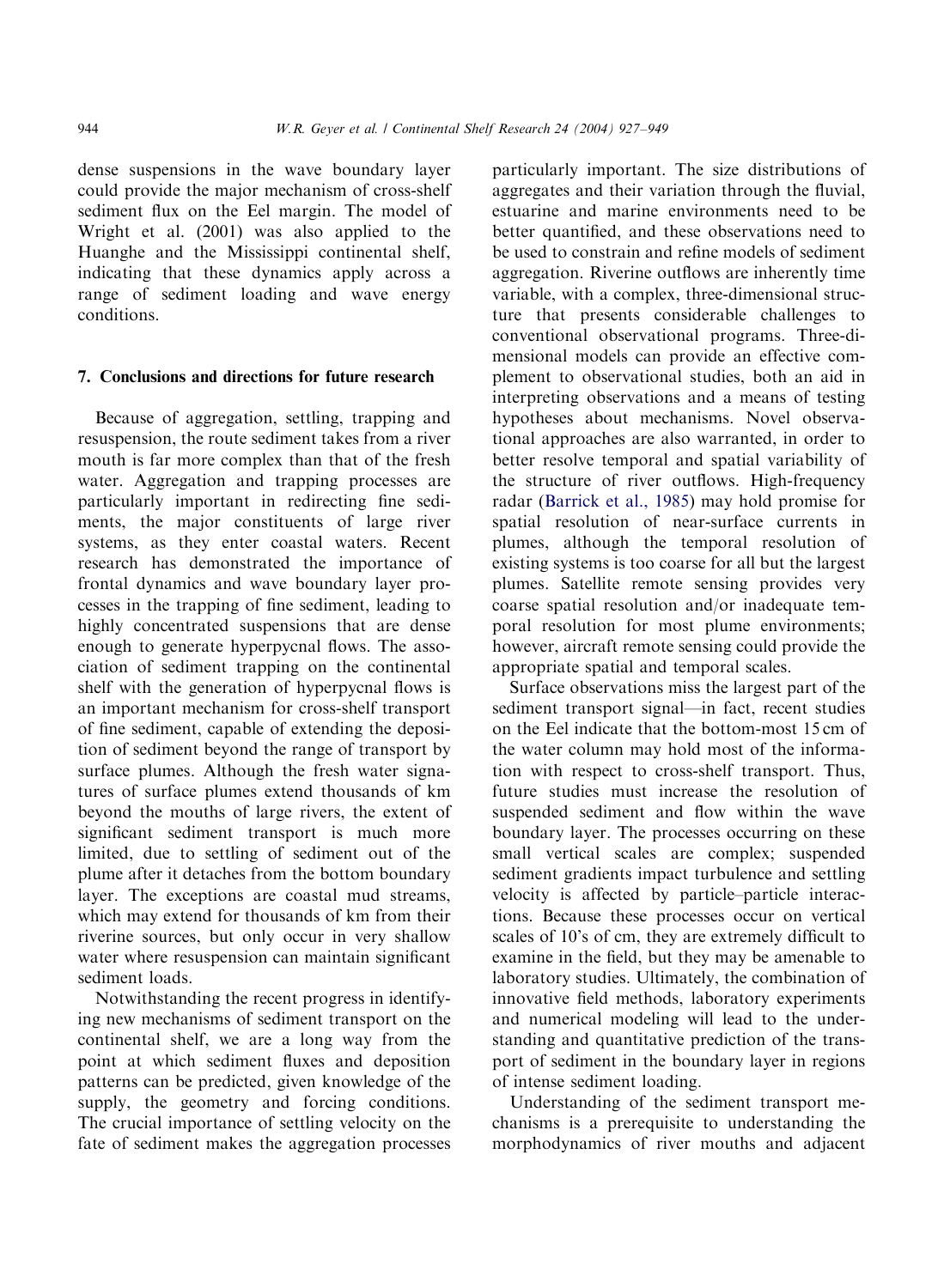<span id="page-18-0"></span>coastal regions. Future research will focus increasingly on the mechanisms controlling the patterns of erosion and deposition, and how they result in the evolution of the morphology of these environments. Previous geomorphological studies of these environments have by necessity simplified the influence of sediment transport processes as well as reduced the dimensionality of the problem (e.g., [Steckler et al., 1999\)](#page-21-0), although there have been recent attempts to examine morphological evolution in a three-dimensional context [\(Driscoll and](#page-19-0) [Karner, 1999](#page-19-0)) and with realistically parameterized sediment transport models ([Harris and Wiberg,](#page-19-0) [2001\)](#page-19-0). As models and observations improve, morphodynamic studies will improve commensurately, opening up opportunities to better link sediment transport processes with geomorphology and with the geological record.

Finally, although this review focuses on sediment, the most important issues facing society relate not to sediment, but to materials associated with sediment such as contaminants, nutrients and organic carbon, which have major impacts on both the local and global environment. Better understanding of sediment transport across continental margins will improve our estimates of the rate of remineralization of organic carbon and its burial in sediments. Similarly, the distribution of contaminants in the estuarine and marine environment is closely tied to sediment transport processes; the long-term management and mitigation of contaminant exposure requires a fuller understanding of these sediment transport mechanisms.

### Acknowledgements

This project was supported by the Office of Naval Research Grants N00014-97-1-0134, N00014-00-1-0832 and N00014-98-0083. The Woods Hole Oceanographic Institution contribution number is 10602.

#### References

Adler, P.M., 1979. A study of disaggregation effects in sedimentation. A.I.Ch.E. Journal 25 (3), 87–493.

- Adler, P.M., Mills, P.M., 1979. Motion and rupture of a porous sphere in a linear flow field. Journal of Rheology 23, 25–37.
- Alldredge, A.L., Granata, T.C., Gotschalk, C.G., Dickey, T.D., 1990. The physical strength of marine snow and its implications for particle disaggregation in the ocean. Limnology and Oceanography 35, 1415–1428.
- Allen, G.P., Salomon, J.C., Bassoullet, P., Du Pengoat, Y., De Grandpre, C., 1980. Effects of tides on mixing and suspended sediment transport in macrotidal estuaries. Sedimentary Geology 26, 69–90.
- Aller, R.C., 1998. Mobile deltaic and continental shelf muds as suboxic, fluidized bed reactors. Marine Chemistry 61, 143–155.
- Allison, M.A., Nittrouer, C.A., Faria Jr., L.E.C., 1995. Rates and mechanisms of shoreface progradation and retreat downdrift of the Amazon River Mouth. Marine Geology 125, 373–392.
- Allison, M.A., Kineke, G.C., Gordon, E.S., Goñi, M.A., 2000. Development and reworking of a seasonal flood deposit on the inner continental shelf off the Atchafalaya River. Continental Shelf Research 20, 2267–2294.
- Armi, L., Farmer, D.M., 1986. Maximal two-layer exchange through a contraction with barotropic net flow. Journal of Fluid Mechanics 164, 27–51.
- Barrick, D.E., Lipa, B.J., Crissman, R.D., 1985. Mapping surface currents with CODAR. Sea Technology 26, 43–48.
- Bates, C.C., 1953. Rational theory of delta formation. Bulletin of the American Association of Petroleum Geology 37, 2119–2162.
- Beardsley, R.C., Limeburner, R., Yu, H., Cannon, G.A., 1985. Discharge of the Changjiang (Yangtze River) into the East China Sea. Continental Shelf Research 4, 57–76.
- Berdeal, I.G., Hickey, B.M., Kawase, M., 2002. Influence of wind stress and ambient flow on a high discharge river plume. Journal Geophysical Research 107 (C9), 3130.
- Berhane, I., Sternberg, R.W., Kineke, G.C., Milligan, T.G., Kranck, K., 1997. The variability of suspended aggregates on the Amazon continental shelf. Continental Shelf Research 17, 267–286.
- Berner, E.K., Berner, R.A., 1996. The Global water Cycle: Geochemistry and Environment. Prentice-Hall, Englwood Cliffs, NJ, 397pp.
- Bockris, J.O'M., Reddy, A.K.N., 1970. Modern Electrochemistry, Vol. 2. Plenum Press, New York, 1432pp.
- Broeker, W.S., 1974. Chemical Oceanography. Harcourt Brace Jovanovich, New York 214pp.
- Cacchione, D.A., Drake, D.E., Kayen, R.W., Sternberg, R.W., Kineke, G.C., Tate, G.B., 1995. Measurements in the bottom boundary layer on the Amazon subaqueous delta. Marine Geology 125, 235–257.
- Castaing, P., Allen, G.P., 1981. Mechanisms controlling seaward escape of suspended sediment from the Gironde: A macrotidal estuary in France. Marine Geology 40, 101–118.
- Chao, Shenn-Yu, 1988. River-forced estuarine plumes. Journal of Physical Oceanography 18, 72–88.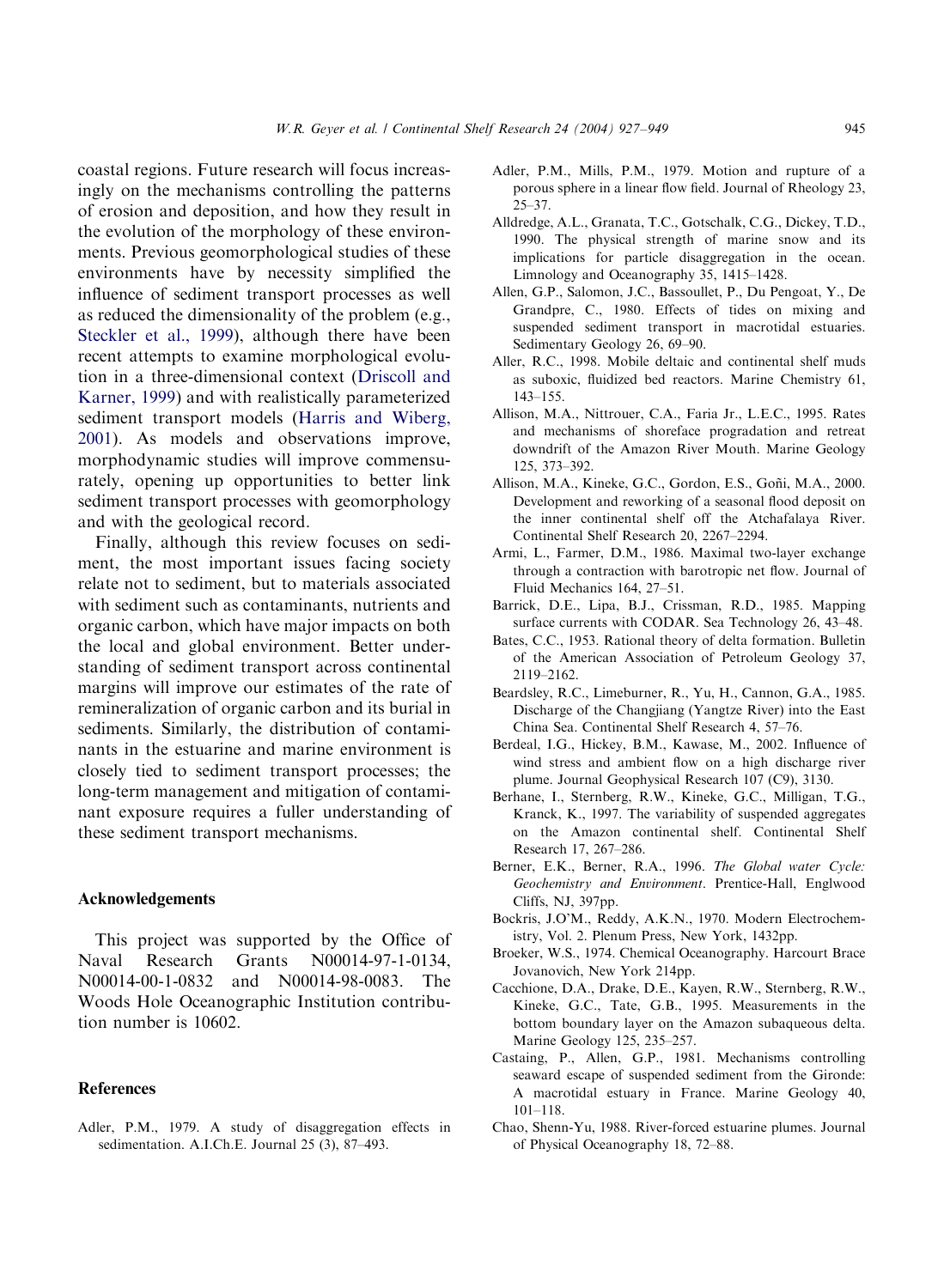- <span id="page-19-0"></span>Chapman, D.C., Lentz, S.J., 1994. Trapping of a coastal density front by the bottom boundary layer. Journal of Physical Oceanography 24, 1464–1479.
- Curtin, T.B., Legeckis, R.V., 1986. Physical observations in the plume region of the Amazon River during peak discharge— I. surface variability. Continental Shelf Research 6 (1–2), 31–51.
- de Boer, D.H., Stone, M., 1999. Fractal dimensions of suspended solids in streams: comparison of sampling and analysis techniques. Hydrological Processes 13, 239–254.
- Dinnell, S.P., Wiseman Jr., W.J., 1986. Fresh water on the Louisiana and Texas shelf. Continental Shelf Research 6, 765–784.
- Driscoll, N.W., Karner, G.D., 1999. Three-dimensional quantitative modeling of clinoform development. Marine Geology 154, 383–398.
- Droppo, I.G., 2001. Rethinking what constitutes suspended sediment. Hydrological Processes 15, 1551–1564.
- Droppo, I.G., Ongley, E.D., 1994. Flocculation of suspended sediment in rivers of southeastern canada. Water Research 28, 1799–1809.
- Dyer, K.R., 1995. Sediment transport processes in estuaries. In: Perillo, G.M.E. (Ed.), Geomorphology and Sedimentology of Estuaries. Developments in Sedimentology, Vol. 53. Elsevier, Amsterdam, pp. 423–449.
- Dyer, K.R., Manning, A.J., 1999. Observation of the size, settling velocity and effective density of flocs, and their fractal dimensions. Journal of Sea Research 41, 87–95.
- Dyer, K.R., Cornelisse, J., Dearnaley, M.P., Fennessy, M.J., Jones, S.E., Kappenberg, J., McCave, I.N., Pejrup, M., Puls, W., Van Leussen, W., Wolfstein, K., 1996. A comparison of in situ techniques for estuarine floc settling velocity measurements. Journal of Sea Research 36, 15–29.
- Eisma, D., 1986. Flocculation and de-flocculation of suspended matter in estuaries. Netherlands Journal of Sea Research 20, 183–199.
- Eisma, D., Kalf, J., 1984. Dispersal of Zaire river suspended matter in the estuary and the Angola Basin. Netherlands Journal of Sea Research 17, 385–411.
- Eisma, D., Bernard, P., Cadee, G.C., Ittekkot, V., Kalf, J., Laane, R., Martin, J.M., Mook, W.G., van Put, A., Schuhmacher, T., 1991. Suspended-matter particle size in some West-European estuaries; Part II: A review of floc formation and break-up. Netherlands Journal of Sea Research 28, 215–220.
- Festa, J.F., Hansen, D.V., 1978. Turbidity maxima in partially mixed estuaries: a two-dimensional numerical model. Estuarine and Coastal Marine Science 7, 347–359.
- Foster, G., Carter, L., 1997. Mud sedimentation on the continental shelf at an accretionary margin—Poverty Bay, New Zealand. New Zealand Journal of Geology and Geophysics 40, 157–173.
- Garvine, R.W., 1974. Physical features of the Connecticut River outflow during high discharge. Journal of Geophysical Research 79, 831–846.
- Geyer, W.R., 1993. The importance of suppression of turbulence by stratification on the estuarine turbidity maximum. Estuaries 16, 113–125.
- Geyer, W.R., Farmer, D.M., 1989. Tide induced variation of the dynamics of a salt wedge estuary. Journal of Physical Oceanography 28, 1060–1072.
- Geyer, W.R., Kineke, G.C., 1995. Observations of currents and water properties in the Amazon frontal zone. Journal of Geophysical Research 100, 2321–2339.
- Geyer, W.R., Hill, P.S., Milligan, T.G., Traykovski, P., 2000. The structure of the Eel River Plume during floods. Continental Shelf Research 20 (16), 2067–2093.
- Geyer, W.R., Woodruff, J.D., Traykovski, P., 2001. Sediment trapping and transport in the Hudson River. Estuaries 24, 670–679.
- Gibbs, R.J., 1970. Circulation in the Amazon River estuary and adjacent Atlantic Ocean. Journal of Marine Research 28, 113–123.
- Gibbs, R.J., Konwar, L., 1986. Coagulation and settling of Amazon River sediment. Continental Shelf Research 6, 127–149.
- Goodbred, S.L., Kuehl, S.A., 1999. Holocene and modern sediment budgets for the Ganges–Brahmaputra river system: evidence for highstand dispersal to floodplain, shelf and deep-sea depocenters. Geology 27, 559–562.
- Grabemann, I., Krause, G., 1989. Transport processes of suspended matter derived from time series in a tidal estuary. Journal of Geophysical Reserch 94, 14,373–14,380.
- Grabemann, I., Uncles, R.J., Krause, G., Stephens, J.A., 1997. Behaviour of turbidity maxima in the Tamar (UK) and Weser (R.R.G.) Estuaries. Estuarine, Coastal and Shelf Science 45, 235–246.
- Harris, C.K., Wiberg, P.L., 2001. A two-dimensional, timedependent model of suspended sediment transport and bed reworking for continental shelves. Computers and Geosciences 27, 675–690.
- Hill, P.S., 1998. Controls on floc size in the sea. Oceanography 11, 13–18.
- Hill, P.S., McCave, I.N., 2001. Suspended particle transport in benthic boundary layers. In: Boudreau, B.P., Jorgensen, B.B. (Eds.), The Benthic Boundary Layer: Transport Processes and Biogeochemistry. Oxford University Press, Oxford, pp. 78–103.
- Hill, P.S., Nowell, A.R.M., 1995. Comparison of two models of aggregation in continental-shelf bottom boundary layers. Journal of Geophysical Research 100, 22749–22763.
- Hill, P.S., Syvitski, J.P., Cowan, E.A., Powell, R.D., 1998. In situ observations of floc settling velocities in Glacier Bay, Alaska. Marine Geology 145, 85–94.
- Hill, P.S., Milligan, T.G., Geyer, W.R., 2000. Controls on effective settling velocity in the Eel River flood plume. Continental Shelf Research 20 (16), 2095–2111.
- Hill, P.S., Voulgaris, G., Trowbridge, J.H., 2001. Controls on floc size in a continental shelf bottom boundary layer. Journal of Geophysical Research, 106, 9,543–9,549.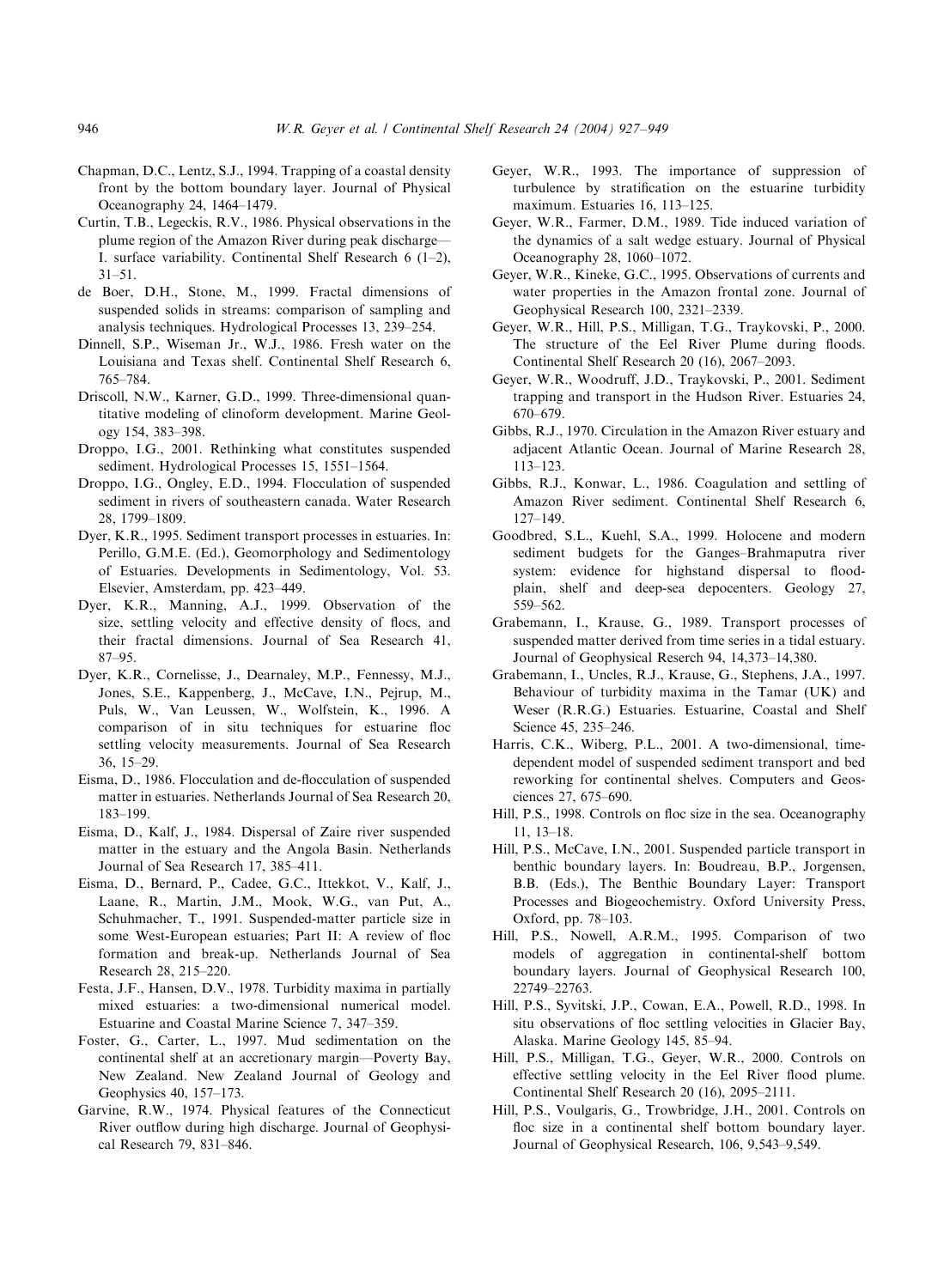- <span id="page-20-0"></span>Hunt, J.R., 1986. Particle aggregate breakup by fluid shear. In: Mehta, A.J. (Ed.), Estuarine Cohesive Sediment Dynamics. Springer, Berlin, pp. 85–109.
- Jackson, G.A., Maffione, R., Costello, D.K., Alldredge, A.L., Logan, B.E., Dam, H.G., 1997. Particle size spectra between 1 um and 1 cm at Monterey Bay determined using multiple instruments. Deep-Sea Research 44, 1739–1767.
- Jaeger, J.M., Nittrouer, C.A., 1995. Tidal controls on the formation of fine-scale sedimentary strata near the Amazon river Mouth. Marine Geology 125, 259–281.
- Kineke, G.C., Sternberg, R.W., 1995. Distribution of fluid muds on the Amazon continental shelf. Marine Geology 125, 193–233.
- Kineke, G.C., Sternberg, R.W., Trowbridge, J.H., Geyer, W.R., 1996. Fluid mud processes on the amazon continental shelf. Continental Shelf Research 16, 667–696.
- Kineke, G., Woolfe, K.J., Kuehl, S.A., Milliman, J., Dellapena, T., Purdon, R.G., 2000. Sediment export from the Sepik River, Papua New Guinea: evidence for a divergent dispersal system. Continental Shelf Research 20, 2239–2266.
- Kranck, K., 1973. Flocculation of suspended sediment in the sea. Nature 246, 348–350.
- Kranck, K., 1980. Experiments on the significance of flocculation in the settling of fine-rained sediment in still water. Canadian Journal of Earth Sciences 17, 1517–1526.
- Kranck, K., Milligan, T.G., 1992. Characteristics of suspended particles at an 11-hour anchor station in San Francisco Bay, California. Journal of Geophysical Research 97, 11,373–11,382.
- Kranck, K., Petticrew, E., Milligan, T.G., Droppo, I.G., 1992. In situ particle size distributions resulting from flocculation of suspended sediment. In: Mehta, A.J. (Ed.), Nearshore and Estuarine Cohesive Sediment Transport, Coastal and Estuarine Studies Series, Vol. 42. American Geophysical Union, Washington, DC, pp. 60–75.
- Krone, R.B., 1962. Flume Studies of the Transport of Sediment in Estuarial Shoaling Processes. Hydraulic Engineering and Sanitary Engineering Research Laboratory, University of California, Berkeley, pp. 1–110.
- Kuehl, S.A., Nittrouer, C.A., Allison, M.A., Faria, L.E.C., Dukat, D.A., Jaeger, J.M., Pacioni, T.D., Figueiredo, A.G., Underkoffler, E.C., 1996. Sediment deposition accumulation, and seabed dynamics in an energetic fine-grained coastal environment. Continental Shelf Research 16, 787–815.
- Lambert, A., Hsue, K.J., 1979. Non-annual cycles of varve-like sedimentation in Walensee, Switzerland. Sedimentology 26, 453–461.
- McCave, I.N., 1984. Size spectra and aggregation of suspended particles in the deep ocean. Deep-Sea Research 31, 329–352.
- Meade, R.H., 1972. Transport and deposition of sediments in estuaries. The Geological Society of America 133, 91–120.
- Meade, R.H., Parker, R.S., 1985. Sediment in rivers of the united states. US Geological Survey Water-Supply Paper 2275, 49–60.
- Middleton, G.V., 1993. Sediment deposition from turbidity currents. Annual Review of Earth and Planetary Sciences 21, 89–114.
- Migniot, C., 1971. L'evolution de la Gironde au cours des temps. Bulletin of the Institute of Geology Bassin Aquitaine 221–279.
- Milligan, T.G., 1995. An examination of the settling behaviour of a flocculated suspension. Netherlands Journal of Sea Research 33, 163–171.
- Milligan, T.G., Hill, P.S., 1998. A laboratory assessment of the relative importance of turbulence, particle composition, and concentration in limiting maximal floc size. Journal of Sea Research 39, 227–241.
- Milliman, J.D., Syvitski, J.P.M., 1992. Geomorphic/tectonic control of sediment discharge to the ocean: the importance of small mountainous rivers. Journal of Geology 100, 525–544.
- Muller-Karger, F.E., Richardson, P.L., McGillicudy, D., 1995. On the offshore dispersal of the Amazon's Plume in the North Atlantic: comments of the paper by A. Longhurst, ''Seasonal cooling and blooming in tropical oceans. Deep-Sea Res 42, 2127–2137.
- Mulder, T., Syvitski, J.P.M., 1996. Climatic and morphologic relationships of rivers: implications of sea-level fluctuations on river loads. Journal of Geology 104, 509–523.
- Mulder, T., Savoye, B., Syvitsky, J., Parize, O., 1997. Hyperpycnal turbidity currents at the head of the Var Canyon? Hydrological data and geological observations. Oceanologica Acta 20, 607–626.
- Munchow, A., Garvine, R.W., 1993. Dynamical properties of a buoyancy-driven coastal current. Journal of Geophysical Research 98, 20,063–20,078.
- Murray, S.P., 1997. An Observational Study of the Mississippi– Atchafalaya Coastal Plume: Final Report. OCS Study MMS 98-0040. US Department of the Interior, Minerals Management Service, Gulf of Mexico OCS Region, New Orleans, La, 513pp.
- Nash, D.B., 1994. Effective sediment-transporting discharge from magnitude–frequency analysis. Journal of Geology 102, 79–95.
- Nichols, A.P., Walling, D.E., 1996. The significance of particle aggregation in the overbank deposition of suspended sediment on river floodplains. Journal of Hydrology 186, 275–293.
- Normark, W.R., Piper, D.J.W., Hiscott, R.N., 1998. RN Sea level controls on the textural characteristics and depositional architecture of the Hueneme and associated submarine fan systems, Santa Monica Basin, California. Sedimentology 45, 53-70, 1998.
- O'Melia, C.R., Tiller, C.L., 1993. Physicochemical aggregation and deposition in aquatic environments. In: Buffle, J., van Leeuwen, H.P. (Eds.), Environmental Particles, Vol. 2. Lewis Publishers, Boca Raton, FL, pp. 353–386.
- Ongley, E.D., Bynoe, M.C., Percival, J.B., 1981. Physical and geochemical characteristics of suspended solids, Wilton Creek, Ontario. Canadian Journal of Earth Sciences 18, 1365–1379.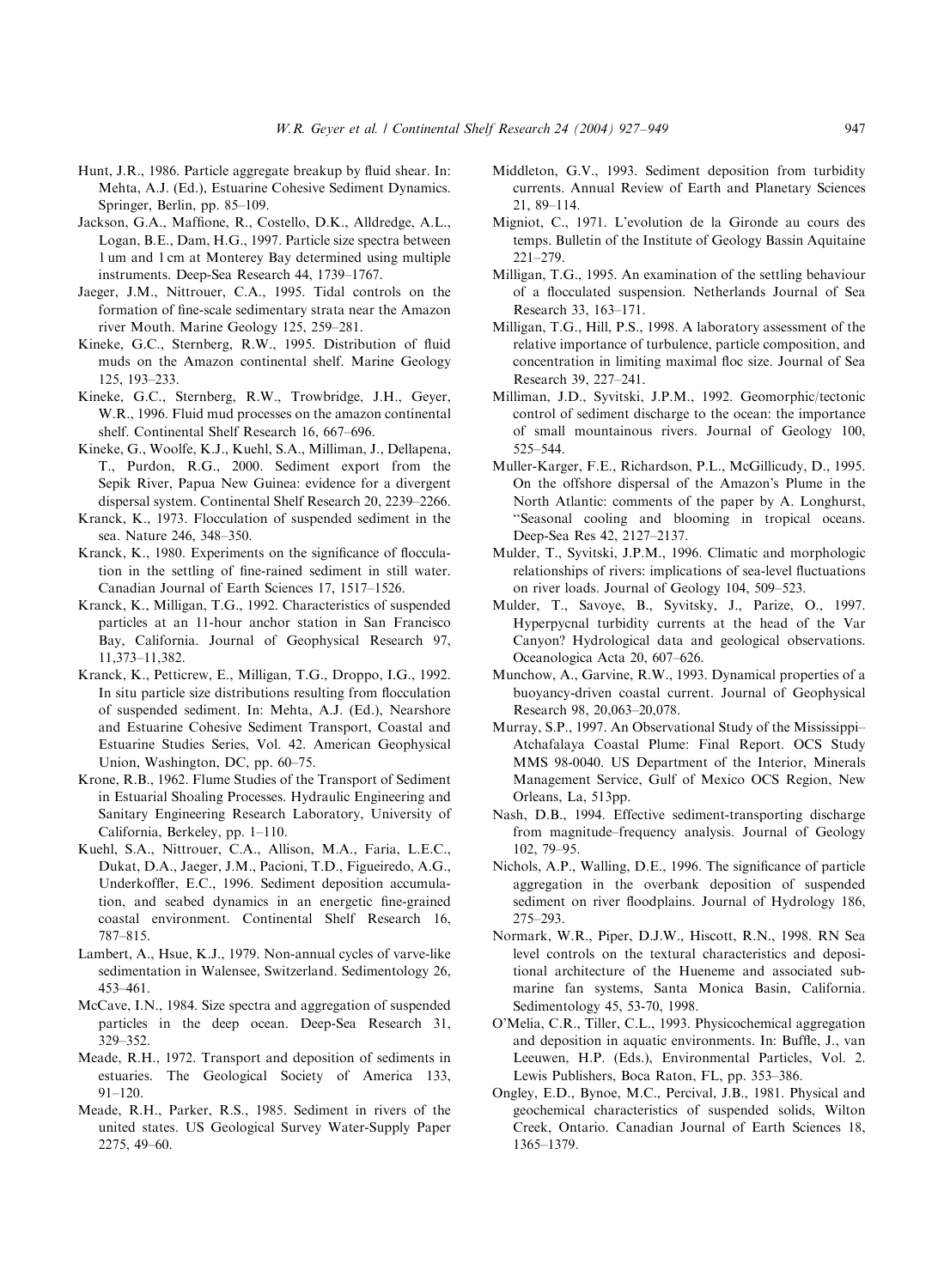- <span id="page-21-0"></span>Orton, G.J., Reading, H.G., 1993. Variability of deltaic processes in terms of sediment supply, with particular emphasis on grain size. Sedimentology 40, 475–512.
- Phillips, J.M., Walling, D.E., 1999. The particle size characteristics of fine-grained channel deposits in the River Exe Basin, Devon, UK. Hydrological Processes 13, 1–19.
- Postma, H., 1967. Sediment transport and sedimentation in the estuarine environment. In: Lauff, G.H. (Ed.), Estuaries, American Association for the Advancement of Science Special Publication, Vol. 83, 158–179.
- Ritter, D.F., 1978. Process Geomorphology. Wm C. Brown Co., Dubuque, IA 602pp.
- Salisbury, J.E., Campbell, J.W., Meeker, L.D., Vorosmarty, C., 2001. Ocean color and river data reveal fluvial influence in coastal waters. EOS, Transactions, American Geophysical Union 82, 221.
- Saunders, I., Young, A., 1983. Rates of surface processes on slopes, slope retreat, and denudation. Earth Surface Processes and Landforms 8, 473–501.
- Schubel, J.R., 1972. Distribution and transportation of suspended sediment in Upper Chesapeake Bay. The Geological Society of America 133, 151–167.
- Slattery, M.C., Burt, T.P., 1997. Particle size characteristics of suspended sediment in hillslope runoff and stream flow. Earth Surface Processes and Landforms 22, 705–719.
- Steckler, M.S., Mountain, G.S., Miller, K.G., Christie-Blick, N., 1999. Reconstruction of Tertiary progradation and clinoform development on the New Jersey passive margin by 2-D backstripping. Marine Geology 154, 399–420.
- Sternberg, R.W., Berhane, I., Ogston, A.S., 1999. Measurement of size and settling velocity of suspended aggregates on the Northern California continental shelf. Marine Geology 154, 43–54.
- Stone, P.M., Walling, D.E., 1997. Particle size selectivity considerations in suspended sediment budget investigations. Water, Air, and Soil Pollution 99, 63–70.
- Stumpf, R.P., 1988. Sediment transport in Chesapeake Bay during floods: analysis using satellite and surface observations. Journal of Coastal Research 4 (1), 1–15.
- Syvitski, J.P.M., Asprey, K.W., Clattenburg, D.A., Hodge, G.D., 1985. The prodelta environment of a fjord: suspended particle dynamics. Sedimentology 32, 83–107.
- Syvitski, J.P.M., Smith, J.N., Calabrese, E.A., Boudreau, B.P., 1988. Basin sedimentation and the growth of prograding deltas. Journal of Geophysical Research 93, 6895–6908.
- Syvitski, J.P.M., Asprey, K.W., Le Blanc, K.W.G., 1995. In situ characteristics of particles settling within a deep-water estuary. Deep-Sea Research II 42, 223–256.
- ten Brinke, W.B.M., 1994. Settling velocities of mud aggregates in the Oosterschelde tidal basin (the Netherlands), determined by a submersible video system. Estuarine Coastal and Shelf Science 39, 549–564.
- Traykovski, P., Geyer, W.R., Irish, J.D., Lynch, J.F., 2000. The role of density driven fluid mud flows for cross-shelf transport on the Eel River continental shelf. Continental Shelf Research 20, 2113–2140.
- Uncles, R.J., Stephens, J.A., 1989. Distributions of suspended sediment at high water in a macrotidal estuary. Journal of Geophysical Research 94, 14,395–14,406.
- van Leussen, W., 1988. Aggregation of particles, settling velocity of mud flocs: a review. In: Dronkers, J., van Leussen, W. (Eds.), Physical Processes in Estuaries. Springer, New York, pp. 347–403.
- van Leussen, W., 1999. The variability of settling velocities of suspended fine-grained sediment in the Ems estuary. Journal of Sea Research 41, 109–118.
- Walker, N.D., Hammack, A.B., 2000. Impacts of winter storms on circulation and sediment transport: Atchafalaya– Verilion Bay Region, Louisiana, USA. Journal of Coastal Research 16, 996–1010.
- Walling, D.E., Moorehead, P.W., 1989. The particle size characteristics of fluvial sediment: an overview. Hydrobiologia 176/177, 125–149.
- Walling, D.E., Owens, P.N., Waterfall, B.D., Leeks, G.J.L., Wass, P.D., 2000. The particle size characteristics of fluvial suspended sediment in the Humber and Tweed catchments, UK. Science of the Total Environment 251, 205–222.
- Warren, L.A., Zimmermann, A.P., 1994. Suspended particulate grain-size dynamics and their implications for tracemetal sorption in the Don River. Aquatic Sciences 56, 348–362.
- Whitehouse, U.G., Jeffrey, L.M., DeBrecht, J.D., 1960. Differential settling tendencies of clay minerals in saline waters. In: Swineford, A., (Ed.), Clays and Clay Minerals, Proceedings of the Seventh National Conference, pp. 1–79.
- Wiberg, P.L., Smith, J.D., 1987. Calculations of the critical shear stress for motion of uniform heterogeneous sediments. Water Resources Research 23, 1471–1480.
- Wiseman, W.J., Yang, Z.-S., Bornhold, B.D., Keller, G.H., Prior, D.B., Wright, L.D., 1986. Suspended sediment advection by tidal currents off the Huanghe (Yellow River) delta. Geo-Marine Letters 6, 107–113.
- Wohl, E., 2000. Mountain Rivers. American Geophysical Union, Washington, DC, 320 pp.
- Wolanski, E., Gibbs, R.J., 1994. Flocculation of suspended sediment in the Fly River Estuary, Papua, New Guinea. Journal of Coastal Research 10, 105–109.
- Wolman, M.G., Miller, J.P., 1960. Magnitude and frequency of forces in geomorphic processes. Journal of Geology 68, 54–74.
- Woodruff, J.D., Geyer, W.R., Sommerfield, C.K., Driscoll, N.W., 2001. Seasonal variation of sediment deposition in the Hudson estuary. Marine Geology 179, 105–119.
- Wright, L.D., 1971. Hydrography of South Pass, Mississippi River. J. Waterways, Harbors and Coastal Eng. Div., Proc. Am. Soc. Civil Engineers, Vol. 97, WW3, pp. 491–504.
- Wright, L.D., Coleman, J.M., 1971. Effluent expansion and interfacial mixing in the presence of a salt wedge, Mississippi River Delta. Journal of Geophysical Reserach 76, 8649–8661.